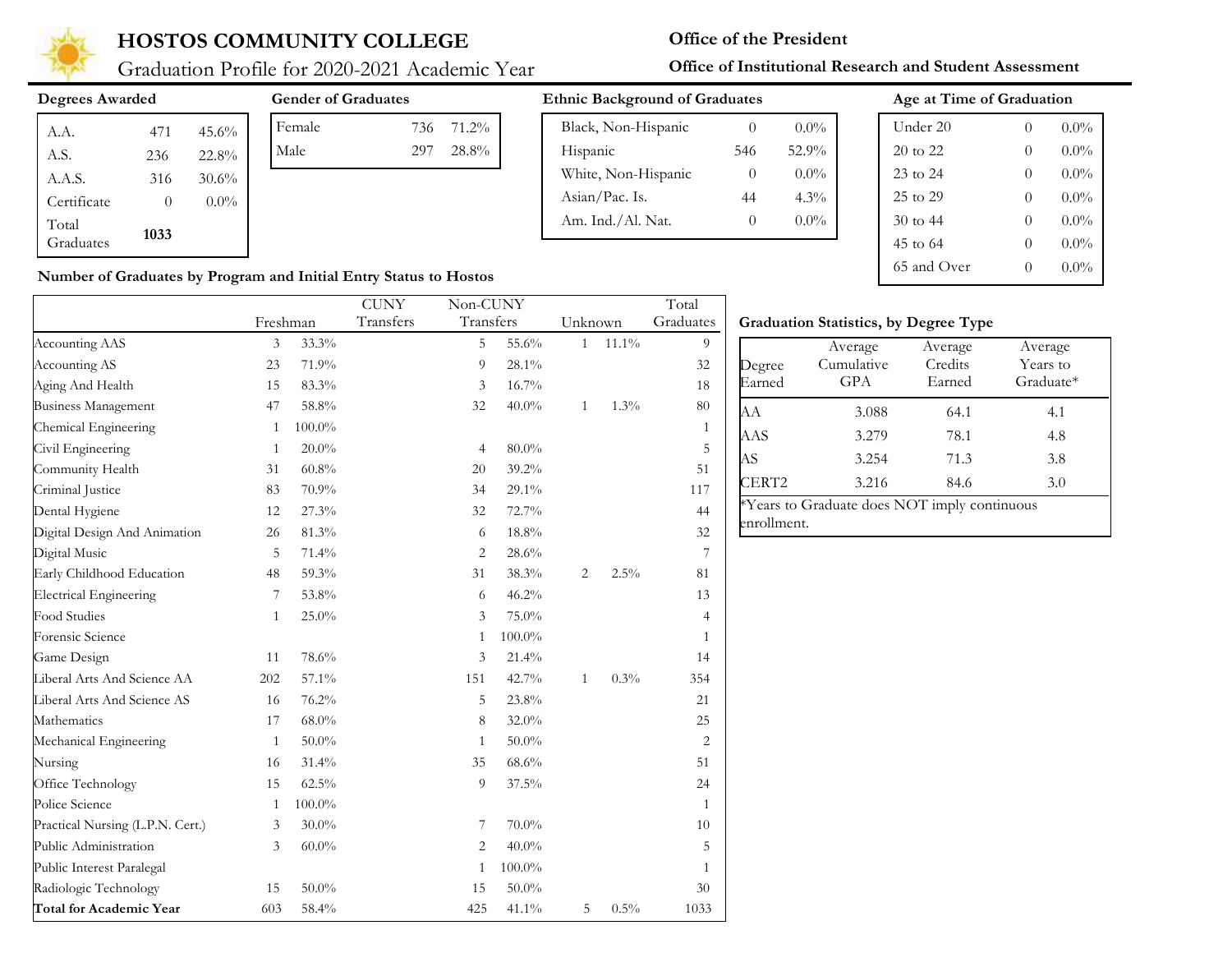

Graduation Profile for 2019-2020 Academic Year

| <b>Office of the President</b> |
|--------------------------------|
|--------------------------------|

**Office of Institutional Research and Student Assessment**

| <b>Degrees Awarded</b> |            |                  | <b>Gender of Graduate</b> |
|------------------------|------------|------------------|---------------------------|
| A.A.<br>A.S.           | 662<br>242 | 52.7%<br>19.3%   | Female<br>Male            |
| A.A.S.<br>Certificate  | 339        | 27.0%<br>$0.0\%$ |                           |
| Total<br>Graduates     | 1257       |                  |                           |

| <b>Gender of Graduates</b> |  |           |  |  |  |
|----------------------------|--|-----------|--|--|--|
| Female                     |  | 878 69.8% |  |  |  |
| Male                       |  | 379 30.2% |  |  |  |

| <b>Ethnic Background of Graduates</b> |                  |         |  |  |  |
|---------------------------------------|------------------|---------|--|--|--|
| Black, Non-Hispanic                   | $\left( \right)$ | $0.0\%$ |  |  |  |
| Hispanic                              | 702              | 55.8%   |  |  |  |
| White, Non-Hispanic                   | $\left( \right)$ | $0.0\%$ |  |  |  |
| Asian/Pac. Is.                        | 54               | $4.3\%$ |  |  |  |
| Am. Ind./Al. Nat.                     |                  | $0.0\%$ |  |  |  |

| Age at Time of Graduation |          |         |  |  |
|---------------------------|----------|---------|--|--|
| Under 20                  |          | $0.0\%$ |  |  |
| $20 \; \mathrm{to} \; 22$ | $\Omega$ | $0.0\%$ |  |  |
| $23 \text{ to } 24$       | 0        | $0.0\%$ |  |  |
| $25 \text{ to } 29$       | 0        | $0.0\%$ |  |  |
| $30 \text{ to } 44$       | $\Omega$ | $0.0\%$ |  |  |
| 45 to 64                  | $\Omega$ | $0.0\%$ |  |  |
| 65 and Over               |          | $0.0\%$ |  |  |

### **Number of Graduates by Program and Initial Entry Status to Hostos**

|                                  |          |          | <b>CUNY</b> | Non-CUNY  |          |              |          | Total          |             |                                              |         |
|----------------------------------|----------|----------|-------------|-----------|----------|--------------|----------|----------------|-------------|----------------------------------------------|---------|
|                                  | Freshman |          | Transfers   | Transfers |          | Unknown      |          | Graduates      |             | <b>Graduation Statistics, by Degree Type</b> |         |
| <b>Accounting AAS</b>            | 7        | 63.6%    |             | 4         | 36.4%    |              |          | 11             |             | Average                                      | Average |
| Accounting AS                    | 20       | $69.0\%$ |             | 9         | $31.0\%$ |              |          | 29             | Degree      | Cumulative                                   | Credits |
| Aging And Health                 | 13       | 72.2%    |             | 5         | 27.8%    |              |          | 18             | Earned      | <b>GPA</b>                                   | Earned  |
| <b>Business Management</b>       | 49       | 56.3%    |             | 37        | 42.5%    | $\mathbf{1}$ | $1.1\%$  | 87             | AA          | 3.015                                        | 64.0    |
| Chemical Engineering             | 3        | $60.0\%$ |             | 2         | $40.0\%$ |              |          | 5              | AAS         | 3.227                                        | 73.4    |
| Civil Engineering                | 3        | $60.0\%$ |             | 2         | $40.0\%$ |              |          | 5              | AS          | 3.092                                        | 68.6    |
| Community Health                 | 31       | 66.0%    |             | 15        | 31.9%    | $\mathbf{1}$ | $2.1\%$  | 47             |             |                                              |         |
| Criminal Justice                 | 84       | 68.3%    |             | 38        | 30.9%    | $\mathbf{1}$ | 0.8%     | 123            | CERT2       | 2.976                                        | 76.1    |
| Dental Hygiene                   | 10       | 29.4%    |             | 24        | 70.6%    |              |          | 34             |             | *Years to Graduate does NOT imply cont       |         |
| Digital Design And Animation     | 13       | 65.0%    |             | 7         | 35.0%    |              |          | $20\,$         | enrollment. |                                              |         |
| Digital Music                    | 8        | $80.0\%$ |             | 1         | $10.0\%$ | 1            | $10.0\%$ | 10             |             |                                              |         |
| Early Childhood Education        | 61       | 60.4%    |             | 39        | 38.6%    | $\mathbf{1}$ | $1.0\%$  | 101            |             |                                              |         |
| <b>Electrical Engineering</b>    | -1       | $20.0\%$ |             | 4         | $80.0\%$ |              |          | 5              |             |                                              |         |
| Food Studies                     | 2        | 100.0%   |             |           |          |              |          | $\overline{2}$ |             |                                              |         |
| Forensic Science                 | 1        | 100.0%   |             |           |          |              |          |                |             |                                              |         |
| Game Design                      | 28       | 71.8%    |             | 11        | 28.2%    |              |          | 39             |             |                                              |         |
| Liberal Arts And Science AA      | 347      | 64.4%    |             | 188       | 34.9%    | 4            | 0.7%     | 539            |             |                                              |         |
| Liberal Arts And Science AS      | 16       | 76.2%    |             | 5         | 23.8%    |              |          | 21             |             |                                              |         |
| Mathematics                      | 23       | 59.0%    |             | 15        | 38.5%    | $\mathbf{1}$ | 2.6%     | 39             |             |                                              |         |
| Mechanical Engineering           | 1        | 100.0%   |             |           |          |              |          | $\mathbf{1}$   |             |                                              |         |
| Nursing                          | 12       | 25.5%    |             | 35        | 74.5%    |              |          | 47             |             |                                              |         |
| Office Technology                | 8        | 57.1%    |             | 6         | 42.9%    |              |          | 14             |             |                                              |         |
| Practical Nursing (L.P.N. Cert.) | 6        | 42.9%    |             | 8         | 57.1%    |              |          | 14             |             |                                              |         |
| Public Administration            | 3        | 42.9%    |             | 4         | 57.1%    |              |          | 7              |             |                                              |         |
| Public Interest Paralegal        | 1        | 33.3%    |             | 2         | 66.7%    |              |          | 3              |             |                                              |         |
| Radiologic Technology            | 14       | $40.0\%$ |             | 21        | $60.0\%$ |              |          | 35             |             |                                              |         |
| <b>Total for Academic Year</b>   | 765      | 60.9%    |             | 482       | 38.3%    | 10           | $0.8\%$  | 1257           |             |                                              |         |

| <br>$\sim$     |        |  |
|----------------|--------|--|
| <u>veratre</u> | TPF30P |  |

| Degree<br>Earned | Average<br>Cumulative<br>GPA | Average<br>Credits<br>Earned | Average<br>Years to<br>Graduate* |
|------------------|------------------------------|------------------------------|----------------------------------|
| AА               | 3.015                        | 64.0                         | 3.9                              |
| AAS              | 3.227                        | 73.4                         | 4.8                              |
| AS               | 3.092                        | 68.6                         | 4.1                              |
| CERT2            | 2.976                        | 76.1                         | 3.8                              |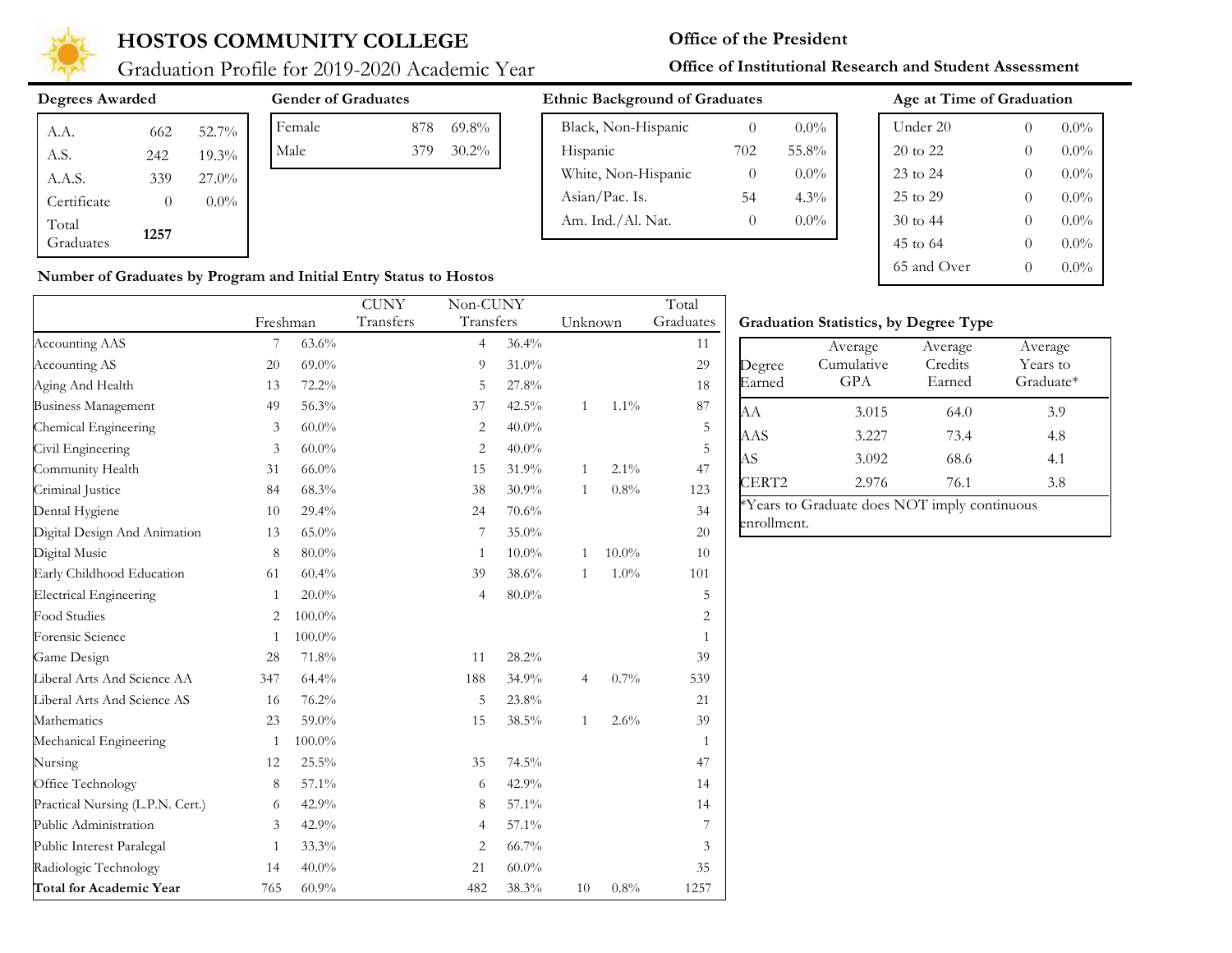

Graduation Profile for 2018-2019 Academic Year

**Office of Institutional Research and Student Assessment**

| <b>Degrees Awarded</b> |            | <b>Gender of Graduat</b> |                |
|------------------------|------------|--------------------------|----------------|
| A.A.<br>A.S.           | 658<br>229 | 51.9%<br>18.1%           | Female<br>Male |
| A.A.S.                 | 368        | 29.0%                    |                |
| Certificate            |            | $0.0\%$                  |                |
| Total<br>Graduates     | 1268       |                          |                |

| <b>Gender of Graduates</b><br>Female | 915 72.2% |
|--------------------------------------|-----------|
| Male                                 | 353 27.8% |

| <b>Ethnic Background of Graduates</b> |                  |         |  |  |  |
|---------------------------------------|------------------|---------|--|--|--|
| Black, Non-Hispanic                   | $\left( \right)$ | $0.0\%$ |  |  |  |
| Hispanic                              | 748              | 59.0%   |  |  |  |
| White, Non-Hispanic                   | $\left( \right)$ | $0.0\%$ |  |  |  |
| Asian/Pac. Is.                        | 38               | $3.0\%$ |  |  |  |
| Am. Ind./Al. Nat.                     |                  | $0.0\%$ |  |  |  |

| Age at Time of Graduation |          |         |  |  |  |  |
|---------------------------|----------|---------|--|--|--|--|
| Under 20                  | $\Omega$ | $0.0\%$ |  |  |  |  |
| $20 \text{ to } 22$       | 0        | $0.0\%$ |  |  |  |  |
| $23 \text{ to } 24$       | 0        | $0.0\%$ |  |  |  |  |
| $25 \text{ to } 29$       | 0        | $0.0\%$ |  |  |  |  |
| $30 \text{ to } 44$       | 0        | $0.0\%$ |  |  |  |  |
| 45 to 64                  | ∩        | $0.0\%$ |  |  |  |  |
| 65 and Over               |          | $0.0\%$ |  |  |  |  |

**Number of Graduates by Program and Initial Entry Status to Hostos**

|                                  |                |          | <b>CUNY</b> | Non-CUNY       |          |              |          | Total          |
|----------------------------------|----------------|----------|-------------|----------------|----------|--------------|----------|----------------|
|                                  | Freshman       |          | Transfers   | Transfers      |          | Unknown      |          | Graduates      |
| Accounting AAS                   | 9              | 52.9%    |             | 7              | 41.2%    | $\mathbf{1}$ | 5.9%     | 17             |
| Accounting AS                    | 16             | 61.5%    |             | 10             | 38.5%    |              |          | 26             |
| Aging And Health                 | 8              | 44.4%    |             | 9              | $50.0\%$ | $\mathbf{1}$ | 5.6%     | 18             |
| Business Management              | 52             | 56.5%    |             | 40             | 43.5%    |              |          | 92             |
| Chemical Engineering             | 5              | 50.0%    |             | 5              | $50.0\%$ |              |          | 10             |
| Civil Engineering                | 3              | 75.0%    |             | 1              | 25.0%    |              |          | $\overline{4}$ |
| Community Health                 | 26             | 61.9%    |             | 16             | 38.1%    |              |          | 42             |
| Criminal Justice                 | 80             | 71.4%    |             | 32             | 28.6%    |              |          | 112            |
| Dental Hygiene                   | 12             | 30.8%    |             | 27             | 69.2%    |              |          | 39             |
| Digital Design And Animation     | 19             | 63.3%    |             | 10             | 33.3%    | $\mathbf{1}$ | 3.3%     | 30             |
| Digital Music                    | 5              | 83.3%    |             | 1              | $16.7\%$ |              |          | 6              |
| Early Childhood Education        | 62             | $62.0\%$ |             | 37             | 37.0%    | $\mathbf{1}$ | $1.0\%$  | 100            |
| <b>Electrical Engineering</b>    | 6              | $60.0\%$ |             | 3              | $30.0\%$ | $\mathbf{1}$ | $10.0\%$ | 10             |
| Food Studies                     | $\mathbf{1}$   | 33.3%    |             | $\overline{2}$ | 66.7%    |              |          | $\overline{3}$ |
| Forensic Science                 | $\mathbf{1}$   | 100.0%   |             |                |          |              |          | $\mathbf{1}$   |
| Game Design                      | 27             | 73.0%    |             | 10             | $27.0\%$ |              |          | 37             |
| Liberal Arts And Science AA      | 346            | 63.4%    |             | 192            | 35.2%    | 8            | 1.5%     | 546            |
| Liberal Arts And Science AS      | 13             | 65.0%    |             | 7              | 35.0%    |              |          | 20             |
| Mathematics                      | 5              | 31.3%    |             | 11             | 68.8%    |              |          | 16             |
| Mechanical Engineering           | $\overline{2}$ | $40.0\%$ |             | 3              | $60.0\%$ |              |          | 5              |
| Nursing                          | 24             | 38.7%    |             | 38             | 61.3%    |              |          | 62             |
| Office Technology                | 11             | $61.1\%$ |             | 7              | 38.9%    |              |          | 18             |
| Practical Nursing (L.P.N. Cert.) | 4              | 30.8%    |             | 9              | 69.2%    |              |          | 13             |
| Public Administration            | 6              | $50.0\%$ |             | 5              | 41.7%    | $\mathbf{1}$ | 8.3%     | 12             |
| Public Interest Paralegal        | 1              | 100.0%   |             |                |          |              |          | 1              |
| Radiologic Technology            | 13             | 46.4%    |             | 14             | $50.0\%$ | $\mathbf{1}$ | 3.6%     | 28             |
| <b>Total for Academic Year</b>   | 757            | 59.7%    |             | 496            | 39.1%    | 15           | $1.2\%$  | 1268           |

| Graduation Statistics, by Degree Type |  |  |  |
|---------------------------------------|--|--|--|
|---------------------------------------|--|--|--|

| Degree<br>Earned | Average<br>Cumulative<br>GPA | Average<br>Credits<br>Earned | Average<br>Years to<br>Graduate* |
|------------------|------------------------------|------------------------------|----------------------------------|
| AА               | 3.011                        | 64.4                         | 4.2                              |
| AAS              | 3.208                        | 72.4                         | 4.5                              |
| AS               | 3.118                        | 69.3                         | 3.8                              |
| CERT2            | 3.158                        | 60.9                         | 3.3                              |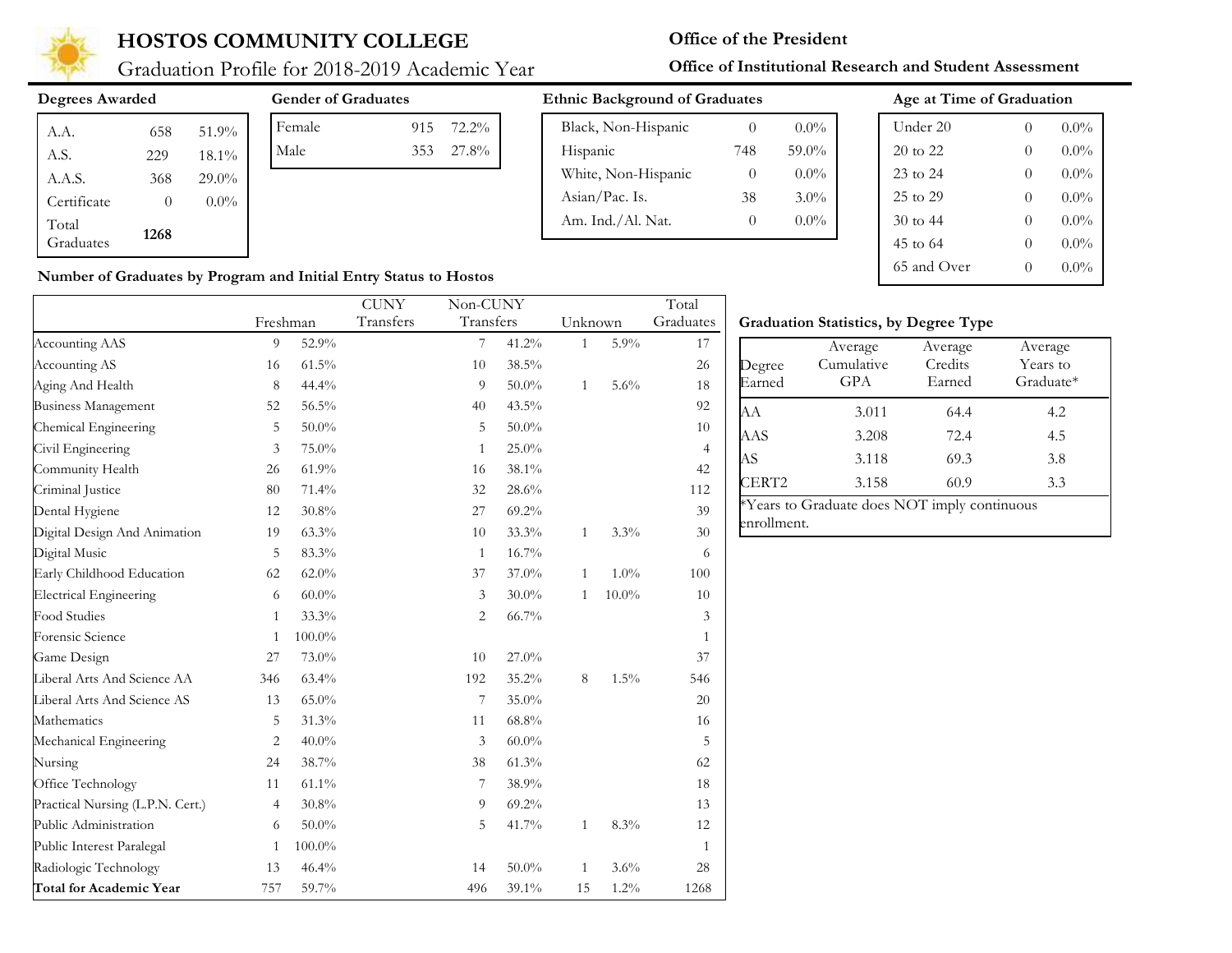

# **HOSTOS COMMUNITY COLLEGE Office of the President**

Graduation Profile for 2017-2018 Academic Year

**Office of Institutional Research and Student Assessment**

| <b>Degrees Awarded</b> |            |                   | <b>Gender of Graduates</b> |                                 |
|------------------------|------------|-------------------|----------------------------|---------------------------------|
| A.A.                   | 612        | 48.7%             | Female<br>Male             | 68.9%<br>866<br>$31.1\%$<br>390 |
| A.S.<br>A.A.S.         | 237<br>379 | 18.9%<br>$30.2\%$ |                            |                                 |
| Certificate            | 28         | $2.2\%$           |                            |                                 |
| Total<br>Graduates     | 1256       |                   |                            |                                 |

| <b>Ethnic Background of Graduates</b> |     |          |  |  |  |  |
|---------------------------------------|-----|----------|--|--|--|--|
| Black, Non-Hispanic                   | 353 | $28.1\%$ |  |  |  |  |
| Hispanic                              | 581 | 46.3%    |  |  |  |  |
| White, Non-Hispanic                   | 38  | 3.0%     |  |  |  |  |
| Asian/Pac. Is.                        | 35  | 2.8%     |  |  |  |  |
| Am. Ind./Al. Nat.                     |     | $0.0\%$  |  |  |  |  |

| Age at Time of Graduation |                  |          |  |  |  |  |
|---------------------------|------------------|----------|--|--|--|--|
| Under 20                  | 76               | $6.1\%$  |  |  |  |  |
| $20 \text{ to } 22$       | 358              | $28.5\%$ |  |  |  |  |
| $23 \text{ to } 24$       | 191              | $15.2\%$ |  |  |  |  |
| $25 \text{ to } 29$       | 293              | 23.3%    |  |  |  |  |
| $30 \text{ to } 44$       | 2.71             | 21.6%    |  |  |  |  |
| $45 \text{ to } 64$       | 67               | $5.3\%$  |  |  |  |  |
| 65 and Over               | $\left( \right)$ | $0.0\%$  |  |  |  |  |

### **Number of Graduates by Program and Initial Entry Status to Hostos**

|                                  |                |          | <b>CUNY</b> | Non-CUNY       |          |                |         | Total     |
|----------------------------------|----------------|----------|-------------|----------------|----------|----------------|---------|-----------|
|                                  | Freshman       |          | Transfers   | Transfers      |          | Unknown        |         | Graduates |
| Accounting AAS                   | 14             | 70.0%    |             | 5              | 25.0%    | $\mathbf{1}$   | 5.0%    | 20        |
| Accounting AS                    | 24             | 77.4%    |             | 7              | 22.6%    |                |         | 31        |
| Aging And Health                 | 17             | $63.0\%$ |             | $\overline{9}$ | 33.3%    | $\mathbf{1}$   | 3.7%    | 27        |
| <b>Business Management</b>       | 67             | 74.4%    |             | 22             | 24.4%    | $\mathbf{1}$   | $1.1\%$ | 90        |
| Chemical Engineering             | $\overline{4}$ | 57.1%    |             | 3              | 42.9%    |                |         | 7         |
| Civil Engineering                | 8              | 53.3%    |             | 6              | $40.0\%$ | $\mathbf{1}$   | 6.7%    | 15        |
| Community Health                 | 30             | 73.2%    |             | 11             | 26.8%    |                |         | 41        |
| Criminal Justice                 | 84             | 73.0%    |             | 29             | 25.2%    | $\overline{2}$ | 1.7%    | 115       |
| Dental Hygiene                   | 13             | 38.2%    |             | 21             | 61.8%    |                |         | 34        |
| Digital Design And Animation     | 21             | 65.6%    |             | 11             | 34.4%    |                |         | 32        |
| Digital Music                    | 3              | 37.5%    |             | 5              | 62.5%    |                |         | 8         |
| Early Childhood Education        | 78             | 69.0%    |             | 30             | 26.5%    | 5              | 4.4%    | 113       |
| <b>Electrical Engineering</b>    | 9              | 52.9%    |             | 8              | 47.1%    |                |         | 17        |
| Forensic Science                 | 1              | 50.0%    |             | $\mathbf{1}$   | $50.0\%$ |                |         | 2         |
| Game Design                      | 28             | 73.7%    |             | 10             | 26.3%    |                |         | 38        |
| Liberal Arts And Science AA      | 308            | $62.0\%$ |             | 178            | 35.8%    | 11             | 2.2%    | 497       |
| Liberal Arts And Science AS      | 16             | 84.2%    |             | 3              | 15.8%    |                |         | 19        |
| Mathematics                      | 9              | 75.0%    |             | 3              | 25.0%    |                |         | 12        |
| Mechanical Engineering           | $\mathbf{1}$   | 33.3%    |             | 2              | 66.7%    |                |         | 3         |
| Nursing                          | 17             | 30.9%    |             | 38             | 69.1%    |                |         | 55        |
| Office Technology                | 12             | 85.7%    |             | $\overline{2}$ | 14.3%    |                |         | 14        |
| Practical Nursing (L.P.N. Cert.) | 13             | 46.4%    |             | 15             | 53.6%    |                |         | 28        |
| Public Administration            | 5              | 55.6%    |             | $\overline{4}$ | 44.4%    |                |         | 9         |
| Public Interest Paralegal        | 3              | $60.0\%$ |             | 2              | $40.0\%$ |                |         | 5         |
| Radiologic Technology            | 16             | 66.7%    |             | 8              | 33.3%    |                |         | 24        |
| <b>Total for Academic Year</b>   | 801            | 63.8%    |             | 433            | 34.5%    | 22             | 1.8%    | 1256      |

| Degree<br>Earned | Average<br>Cumulative<br>GPA | Average<br>Credits<br>Earned | Average<br>Years to<br>Graduate* |
|------------------|------------------------------|------------------------------|----------------------------------|
| AА               | 2.942                        | 64.1                         | 4.1                              |
| <b>AAS</b>       | 3.132                        | 72.0                         | 4.6                              |
| AS               | 3.040                        | 68.9                         | 3.8                              |
| CERT             | 3.055                        | 66.8                         | 4.8                              |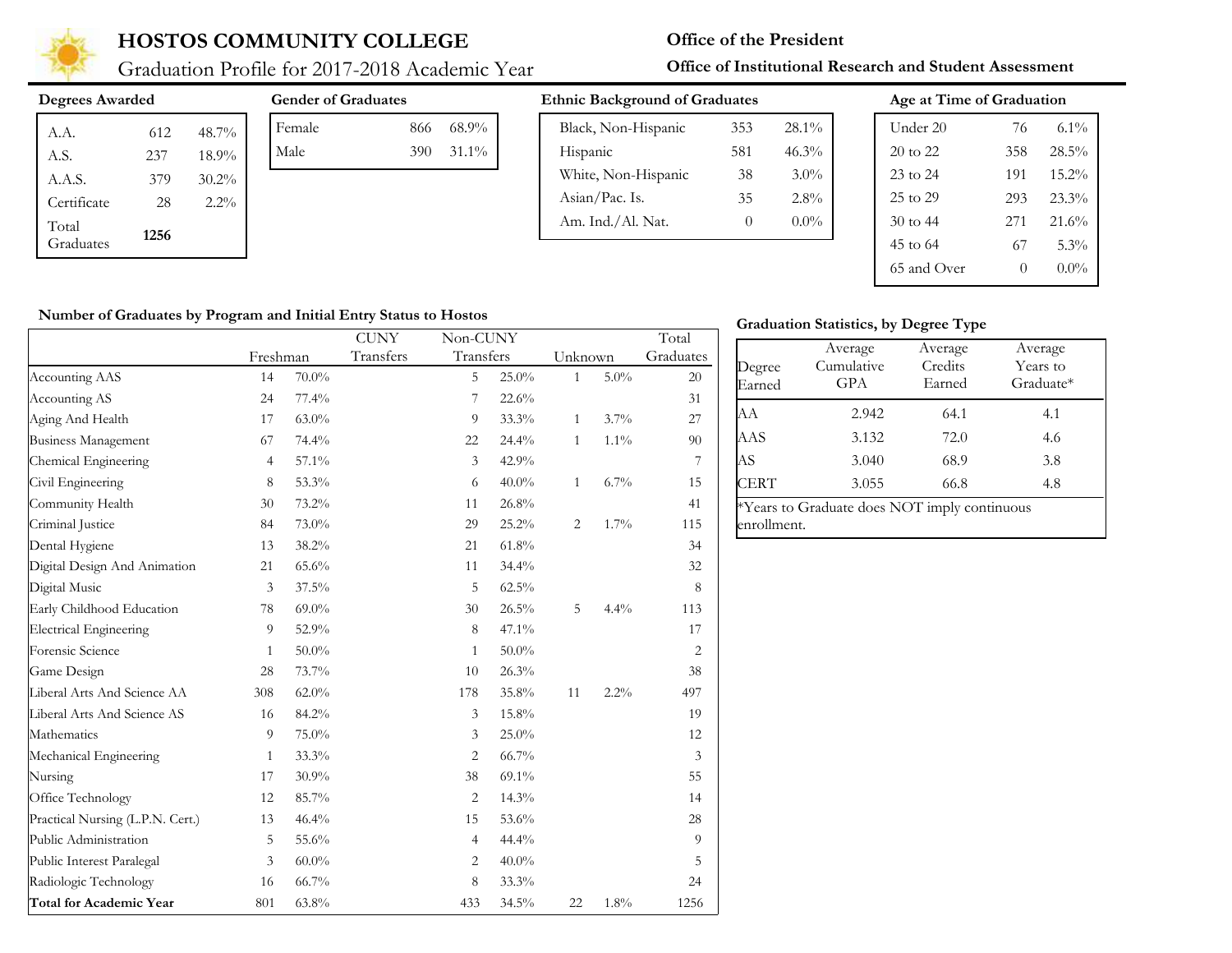

Total

Graduates **<sup>1215</sup>**

# **HOSTOS COMMUNITY COLLEGE Office of the President**

Graduation Profile for 2016-2017 Academic Year

**Office of Institutional Research and Student Assessment**

| <b>Degrees Awarded</b> |     |          | <b>Gender of Graduates</b> |     |          |
|------------------------|-----|----------|----------------------------|-----|----------|
| A.A.                   | 611 | $50.3\%$ | Female                     | 861 | 70.9%    |
| A.S.                   | 207 | $17.0\%$ | Male                       | 354 | $29.1\%$ |
| A.A.S.                 | 397 | 32.7%    |                            |     |          |
| Certificate            |     | $0.0\%$  |                            |     |          |

| <b>Ethnic Background of Graduates</b> |     |          |  |  |  |
|---------------------------------------|-----|----------|--|--|--|
| Black, Non-Hispanic                   | 353 | 29.1%    |  |  |  |
| Hispanic                              | 728 | $59.9\%$ |  |  |  |
| White, Non-Hispanic                   | 41  | $3.4\%$  |  |  |  |
| Asian/Pac. Is.                        | 31  | 2.6%     |  |  |  |
| Am. Ind./Al. Nat.                     | 5   | $0.4\%$  |  |  |  |

| Age at Time of Graduation |                  |          |  |  |  |  |
|---------------------------|------------------|----------|--|--|--|--|
| Under 20                  | 47               | $3.9\%$  |  |  |  |  |
| $20 \text{ to } 22$       | 391              | $32.2\%$ |  |  |  |  |
| $23 \text{ to } 24$       | 175              | $14.4\%$ |  |  |  |  |
| $25 \text{ to } 29$       | 282              | $23.2\%$ |  |  |  |  |
| $30 \text{ to } 44$       | 265              | $21.8\%$ |  |  |  |  |
| 45 to 64                  | 55               | $4.5\%$  |  |  |  |  |
| 65 and Over               | $\left( \right)$ | $0.0\%$  |  |  |  |  |

## **Number of Graduates by Program and Initial Entry Status to Hostos**

|                                |          |          | <b>CUNY</b> | Non-CUNY       |          |              |         | Total     |
|--------------------------------|----------|----------|-------------|----------------|----------|--------------|---------|-----------|
|                                | Freshman |          | Transfers   | Transfers      |          | Unknown      |         | Graduates |
| Accounting AAS                 | 19       | 70.4%    |             | 7              | 25.9%    | $\mathbf{1}$ | 3.7%    | 27        |
| Accounting AS                  | 12       | 52.2%    |             | 10             | 43.5%    | $\mathbf{1}$ | 4.3%    | 23        |
| Aging And Health               | 16       | 66.7%    |             | 8              | 33.3%    |              |         | 24        |
| <b>Business Management</b>     | 49       | 57.6%    |             | 33             | 38.8%    | 3            | 3.5%    | 85        |
| Chemical Engineering           | 5        | 83.3%    |             | 1              | 16.7%    |              |         | 6         |
| Civil Engineering              | 5        | 83.3%    |             | 1              | 16.7%    |              |         | 6         |
| Community Health               | 15       | 57.7%    |             | 11             | 42.3%    |              |         | 26        |
| Criminal Justice               | 93       | 83.0%    |             | 16             | 14.3%    | 3            | $2.7\%$ | 112       |
| Dental Hygiene                 | 13       | 31.7%    |             | 28             | 68.3%    |              |         | 41        |
| Digital Design And Animation   | 25       | 71.4%    |             | 8              | 22.9%    | 2            | 5.7%    | 35        |
| Digital Music                  | 6        | $60.0\%$ |             | $\overline{4}$ | $40.0\%$ |              |         | 10        |
| Early Childhood Education      | 84       | 70.0%    |             | 31             | 25.8%    | 5            | $4.2\%$ | 120       |
| <b>Electrical Engineering</b>  | 13       | 86.7%    |             | $\overline{c}$ | 13.3%    |              |         | 15        |
| Forensic Science               | 3        | 100.0%   |             |                |          |              |         | 3         |
| Game Design                    | 13       | 76.5%    |             | $\overline{4}$ | 23.5%    |              |         | 17        |
| Liberal Arts And Science AA    | 315      | $63.1\%$ |             | 170            | $34.1\%$ | 14           | 2.8%    | 499       |
| Liberal Arts And Science AS    | 18       | 69.2%    |             | 8              | 30.8%    |              |         | 26        |
| Mathematics                    | 9        | $90.0\%$ |             | 1              | $10.0\%$ |              |         | 10        |
| Mechanical Engineering         | 5        | 71.4%    |             | 2              | 28.6%    |              |         | 7         |
| Nursing                        | 10       | 23.8%    |             | 29             | $69.0\%$ | 3            | $7.1\%$ | 42        |
| Office Technology              | 21       | 61.8%    |             | 10             | 29.4%    | 3            | 8.8%    | 34        |
| Public Administration          | 11       | 64.7%    |             | 6              | 35.3%    |              |         | 17        |
| Public Interest Paralegal      | 5        | 83.3%    |             | 1              | 16.7%    |              |         | 6         |
| Radiologic Technology          | 8        | 33.3%    |             | 14             | 58.3%    | 2            | 8.3%    | 24        |
| <b>Total for Academic Year</b> | 773      | 63.6%    |             | 405            | 33.3%    | 37           | 3.0%    | 1215      |

| Degree<br>Earned | Average<br>Cumulative<br><b>GPA</b> | Average<br>Credits<br>Earned | Average<br>Years to<br>Graduate* |
|------------------|-------------------------------------|------------------------------|----------------------------------|
| AА               | 2.934                               | 63.7                         | 4.1                              |
| AAS              | 3.084                               | 71.0                         | 4.7                              |
| AS               | 3.089                               | 69.2                         | 3.9                              |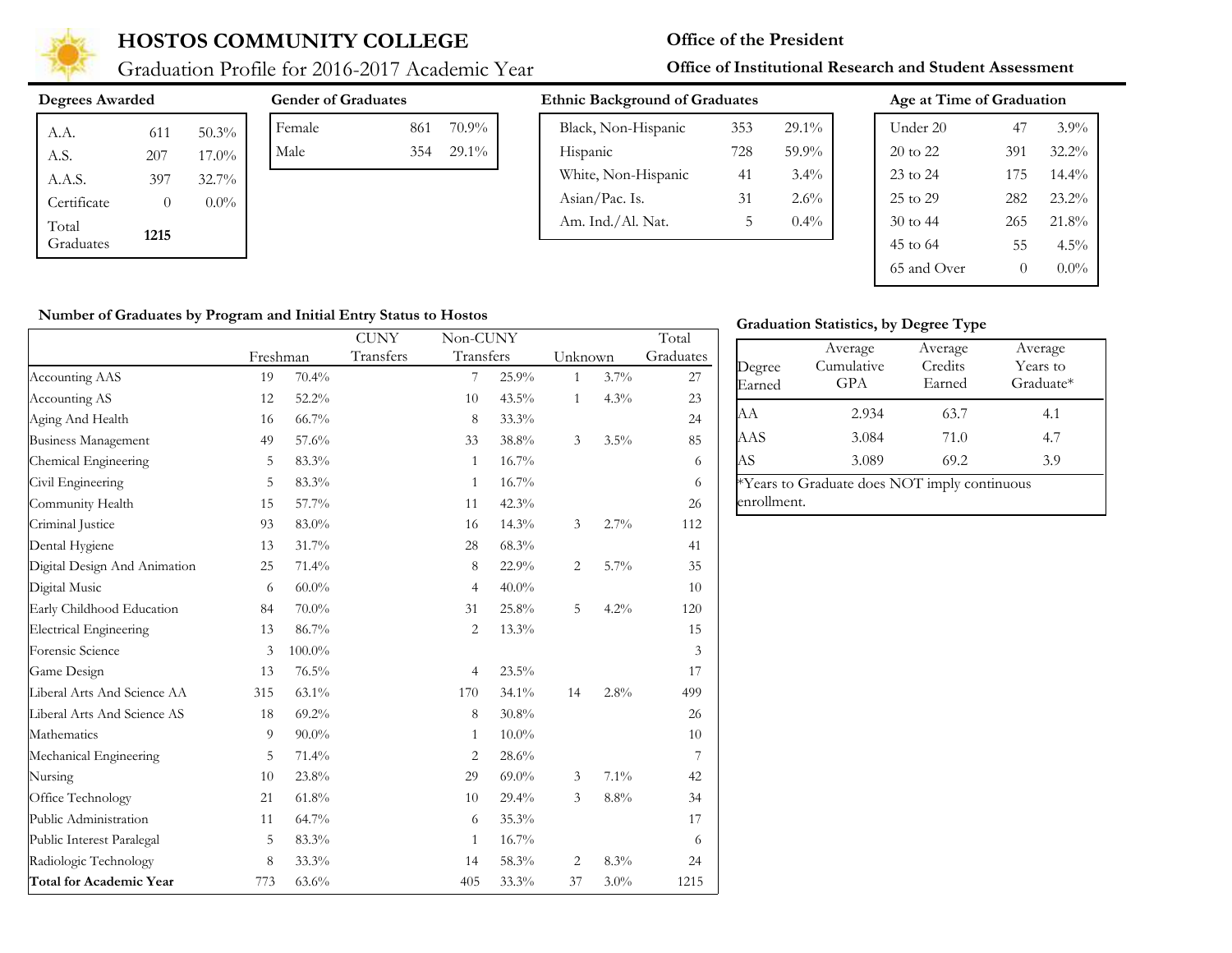

Graduates **<sup>919</sup>**

# **HOSTOS COMMUNITY COLLEGE Office of the President**

Graduation Profile for 2015-2016 Academic Year

**Office of Institutional Research and Student Assessment**

| <b>Degrees Awarded</b> |              |         | <b>Gender of Graduates</b> |     |          |
|------------------------|--------------|---------|----------------------------|-----|----------|
| A.A.                   | 385          | 41.9%   | Female                     | 622 | 67.7%    |
| A.S.                   | 196          | 21.3%   | Male                       | 297 | $32.3\%$ |
| A.A.S.                 | 338          | 36.8%   |                            |     |          |
| Certificate            |              | $0.0\%$ |                            |     |          |
| Total                  | $\mathbf{A}$ |         |                            |     |          |

| <b>Ethnic Background of Graduates</b> |     |         |  |  |  |  |
|---------------------------------------|-----|---------|--|--|--|--|
| Black, Non-Hispanic                   | 293 | 31.9%   |  |  |  |  |
| Hispanic                              | 532 | 57.9%   |  |  |  |  |
| White, Non-Hispanic                   | 39  | $4.2\%$ |  |  |  |  |
| Asian/Pac. Is.                        | 23  | $2.5\%$ |  |  |  |  |
| Am. Ind./Al. Nat.                     |     | $0.0\%$ |  |  |  |  |

| Age at Time of Graduation |                  |          |  |  |  |  |
|---------------------------|------------------|----------|--|--|--|--|
| Under 20                  | 28               | $3.0\%$  |  |  |  |  |
| $20 \text{ to } 22$       | 304              | $33.1\%$ |  |  |  |  |
| $23$ to $24$              | 148              | $16.1\%$ |  |  |  |  |
| $25 \text{ to } 29$       | 211              | $23.0\%$ |  |  |  |  |
| $30 \text{ to } 44$       | 192              | 20.9%    |  |  |  |  |
| $45 \text{ to } 64$       | 36               | $3.9\%$  |  |  |  |  |
| 65 and Over               | $\left( \right)$ | $0.0\%$  |  |  |  |  |

### **Number of Graduates by Program and Initial Entry Status to Hostos**

|                                |                |          | <b>CUNY</b> | Non-CUNY       |           |              |          | Total          |
|--------------------------------|----------------|----------|-------------|----------------|-----------|--------------|----------|----------------|
|                                | Freshman       |          | Transfers   | Transfers      |           | Unknown      |          | Graduates      |
| Accounting AAS                 | 11             | 52.4%    |             | 8              | 38.1%     | 2            | $9.5\%$  | 21             |
| Accounting AS                  | 8              | 53.3%    |             | 7              | 46.7%     |              |          | 15             |
| Aging And Health               | 14             | 73.7%    |             | 4              | 21.1%     | $\mathbf{1}$ | 5.3%     | 19             |
| <b>Business Management</b>     | 55             | 61.1%    |             | 29             | $32.2\%$  | 6            | 6.7%     | 90             |
| Chemical Engineering           | 1              | $50.0\%$ |             | 1              | $50.0\%$  |              |          | $\overline{2}$ |
| Civil Engineering              | 5              | 45.5%    |             | 5              | 45.5%     | $\mathbf{1}$ | $9.1\%$  | 11             |
| Community Health               | 24             | 70.6%    |             | 8              | 23.5%     | 2            | 5.9%     | 34             |
| Criminal Justice               | 75             | 75.8%    |             | 17             | 17.2%     | 7            | 7.1%     | 99             |
| Dental Hygiene                 | 13             | 35.1%    |             | 21             | 56.8%     | 3            | 8.1%     | 37             |
| Digital Design And Animation   | 17             | 77.3%    |             | 5              | 22.7%     |              |          | 22             |
| Digital Music                  | 5              | 71.4%    |             | $\overline{2}$ | 28.6%     |              |          | 7              |
| Early Childhood Education      | 79             | 69.3%    |             | 32             | 28.1%     | 3            | 2.6%     | 114            |
| <b>Electrical Engineering</b>  | 7              | 77.8%    |             | $\mathbf{1}$   | $11.1\%$  | $\mathbf{1}$ | 11.1%    | 9              |
| Forensic Science               |                |          |             | $\mathbf{1}$   | $100.0\%$ |              |          | $\mathbf{1}$   |
| Game Design                    | 19             | 70.4%    |             | 8              | 29.6%     |              |          | 27             |
| Liberal Arts And Science AA    | 194            | 67.8%    |             | 80             | 28.0%     | 12           | 4.2%     | 286            |
| Liberal Arts And Science AS    | 15             | 78.9%    |             | 4              | $21.1\%$  |              |          | 19             |
| Mathematics                    | $\overline{4}$ | $50.0\%$ |             | 4              | $50.0\%$  |              |          | 8              |
| Mechanical Engineering         | 3              | 42.9%    |             | $\overline{4}$ | 57.1%     |              |          | 7              |
| Nursing                        | 12             | 27.3%    |             | 27             | 61.4%     | 5            | $11.4\%$ | 44             |
| Office Technology              | 7              | 58.3%    |             | 2              | 16.7%     | 3            | 25.0%    | 12             |
| Public Administration          | $\overline{4}$ | $40.0\%$ |             | 6              | $60.0\%$  |              |          | 10             |
| Public Interest Paralegal      | 2              | 66.7%    |             | 1              | 33.3%     |              |          | 3              |
| Radiologic Technology          | 13             | 59.1%    |             | 9              | 40.9%     |              |          | 22             |
| <b>Total for Academic Year</b> | 587            | 63.9%    |             | 286            | $31.1\%$  | 46           | 5.0%     | 919            |

| Degree<br>Earned | Average<br>Cumulative<br><b>GPA</b> | Average<br>Credits<br>Earned | Average<br>Years to<br>Graduate* |
|------------------|-------------------------------------|------------------------------|----------------------------------|
| AA               | 2.880                               | 63.7                         | 4.2                              |
| AAS              | 3.140                               | 71.7                         | 4.5                              |
| AS               | 3.096                               | 69.4                         | 3.9                              |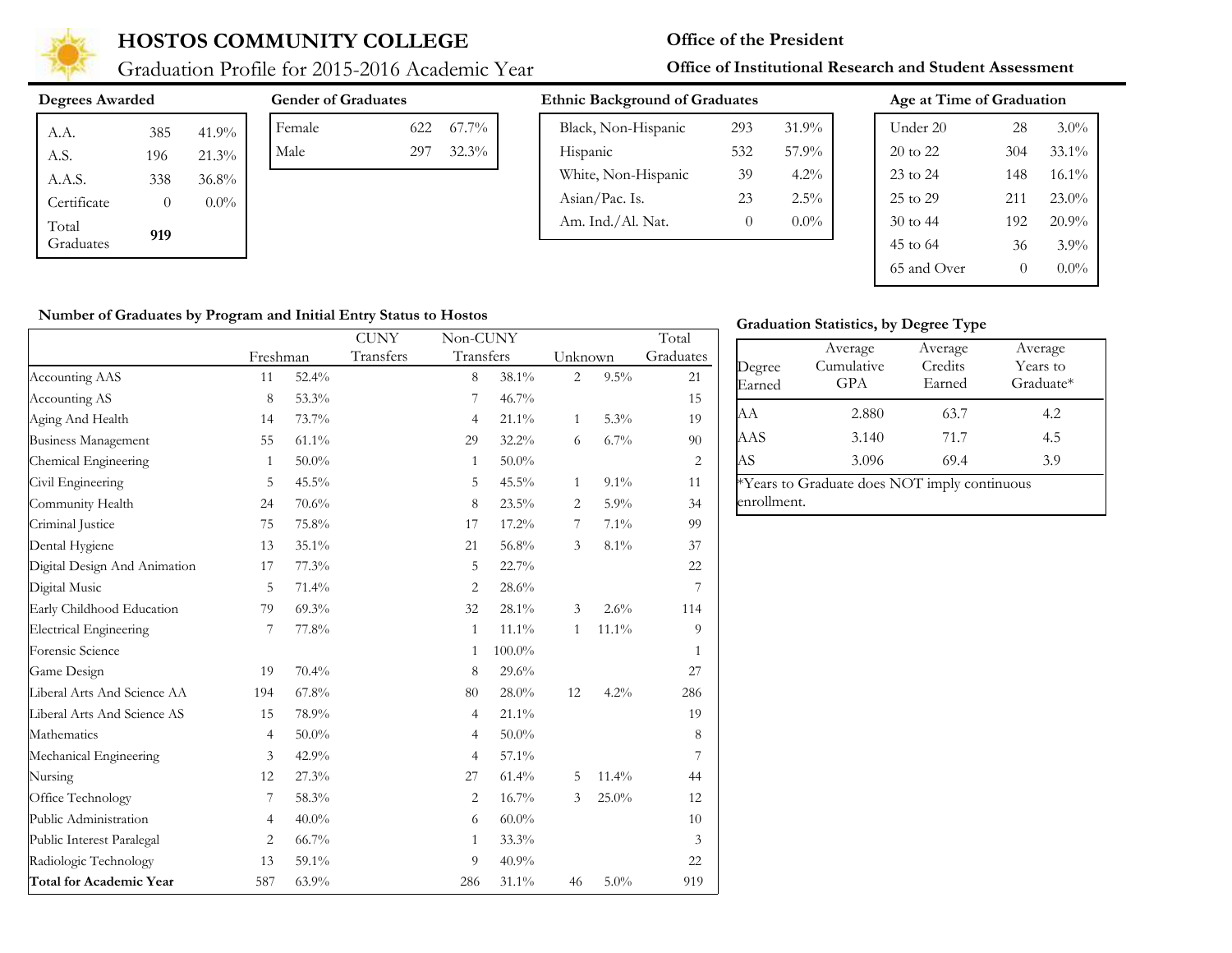

Total

Graduates **<sup>935</sup>**

# **HOSTOS COMMUNITY COLLEGE Office of the President**

Graduation Profile for 2014-2015 Academic Year

**Office of Institutional Research and Student Assessment**

| <b>Degrees Awarded</b> |     |          | <b>Gender of Graduates</b> |     |          |
|------------------------|-----|----------|----------------------------|-----|----------|
| A.A.                   | 395 | $42.2\%$ | Female                     | 663 | 70.9%    |
| A.S.                   | 166 | $17.8\%$ | Male                       | 272 | $29.1\%$ |
| A.A.S.                 | 359 | 38.4%    |                            |     |          |
| Certificate            | 15  | $1.6\%$  |                            |     |          |
|                        |     |          |                            |     |          |

| <b>Ethnic Background of Graduates</b> |     |       |  |  |  |  |
|---------------------------------------|-----|-------|--|--|--|--|
| Black, Non-Hispanic                   | 257 | 27.5% |  |  |  |  |
| Hispanic                              | 562 | 60.1% |  |  |  |  |
| White, Non-Hispanic                   | 36  | 3.9%  |  |  |  |  |
| Asian/Pac. Is.                        | 30  | 3.2%  |  |  |  |  |
| Am. Ind./Al. Nat.                     |     | 0.0%  |  |  |  |  |

| Age at Time of Graduation |     |          |  |  |  |  |  |
|---------------------------|-----|----------|--|--|--|--|--|
| Under 20                  | 44  | $4.7\%$  |  |  |  |  |  |
| $20 \text{ to } 22$       | 280 | $29.9\%$ |  |  |  |  |  |
| $23$ to $24$              | 147 | $15.7\%$ |  |  |  |  |  |
| $25 \text{ to } 29$       | 227 | $24.3\%$ |  |  |  |  |  |
| 30 to $44$                | 187 | $20.0\%$ |  |  |  |  |  |
| $45 \text{ to } 64$       | 49  | $5.2\%$  |  |  |  |  |  |
| 65 and Over               | 1   | $0.1\%$  |  |  |  |  |  |

### **Number of Graduates by Program and Initial Entry Status to Hostos**

|                                  |                |          | <b>CUNY</b>  |          | Non-CUNY       |          |              |         | Total        |
|----------------------------------|----------------|----------|--------------|----------|----------------|----------|--------------|---------|--------------|
|                                  | Freshman       |          | Transfers    |          | Transfers      |          | Unknown      |         | Graduates    |
| Accounting AAS                   | 22             | $66.7\%$ | 3            | $9.1\%$  | 6              | 18.2%    | $\mathbf{1}$ | $3.0\%$ | 33           |
| Accounting AS                    | 13             | 92.9%    |              |          | 1              | 7.1%     |              |         | 14           |
| Aging And Health                 | 10             | 41.7%    | 4            | 16.7%    | 6              | 25.0%    |              |         | 24           |
| <b>Business Management</b>       | 52             | 71.2%    | 7            | 9.6%     | 13             | 17.8%    |              |         | 73           |
| Civil Engineering                | $\mathfrak{Z}$ | 42.9%    | 2            | 28.6%    | 2              | 28.6%    |              |         | 7            |
| Community Health                 | 19             | 57.6%    | 3            | $9.1\%$  | 7              | 21.2%    |              |         | 33           |
| Criminal Justice                 | 49             | 70.0%    | 9            | 12.9%    | 11             | 15.7%    | 1            | $1.4\%$ | 70           |
| Dental Hygiene                   | 18             | 38.3%    | 8            | $17.0\%$ | 20             | 42.6%    |              |         | 47           |
| Digital Design And Animation     | 24             | 82.8%    | 2            | 6.9%     | 2              | 6.9%     |              |         | 29           |
| Digital Music                    | 7              | 70.0%    | 1            | $10.0\%$ | 2              | $20.0\%$ |              |         | 10           |
| Early Childhood Education        | 71             | 73.2%    | 9            | 9.3%     | 14             | 14.4%    |              |         | 97           |
| <b>Electrical Engineering</b>    | 3              | 50.0%    |              |          | 3              | $50.0\%$ |              |         | 6            |
| Forensic Science                 | 2              | 66.7%    | $\mathbf{1}$ | 33.3%    |                |          |              |         | 3            |
| Game Design                      | $\overline{3}$ | 37.5%    | 3            | 37.5%    | $\mathbf{1}$   | 12.5%    |              |         | 8            |
| Liberal Arts And Science AA      | 210            | 67.7%    | 35           | 11.3%    | 48             | 15.5%    |              |         | 310          |
| Liberal Arts And Science AS      | 14             | 73.7%    | 2            | $10.5\%$ | $\mathbf{1}$   | 5.3%     |              |         | 19           |
| Mathematics                      | 7              | $70.0\%$ | 2            | $20.0\%$ | 1              | $10.0\%$ |              |         | 10           |
| Mechanical Engineering           |                |          |              |          | 1              | 100.0%   |              |         | $\mathbf{1}$ |
| Nursing                          | 11             | 26.8%    | 15           | 36.6%    | 14             | 34.1%    |              |         | 41           |
| Office Technology                | 13             | 76.5%    | $\mathbf{1}$ | 5.9%     | 3              | 17.6%    |              |         | 17           |
| Practical Nursing (L.P.N. Cert.) | $\overline{2}$ | 22.2%    | 2            | $22.2\%$ | 5              | 55.6%    |              |         | 9            |
| Public Administration            | 13             | 61.9%    | 4            | $19.0\%$ | $\overline{4}$ | 19.0%    |              |         | 21           |
| Public Interest Paralegal        | $\overline{4}$ | 36.4%    |              |          | 7              | 63.6%    |              |         | 11           |
| Radiologic Technology            | 12             | 57.1%    | 6            | 28.6%    | 3              | 14.3%    |              |         | 21           |
| <b>Total for Academic Year</b>   | 582            | 63.7%    | 119          | $13.0\%$ | 175            | 19.1%    | 2            | 0.2%    | 914          |

## **Graduation Statistics, by Degree Type**

| Degree<br>Earned | Average<br>Cumulative<br>GPA | Average<br>Credits<br>Earned | Average<br>Years to<br>Graduate* |
|------------------|------------------------------|------------------------------|----------------------------------|
| AA               | 2.914                        | 64.3                         | 4.2                              |
| AAS              | 3.101                        | 72.1                         | 4.7                              |
| AS               | 2.961                        | 69.8                         | 3.9                              |
| CERT             | 3.189                        | 55.0                         | 3.5                              |

enrollment.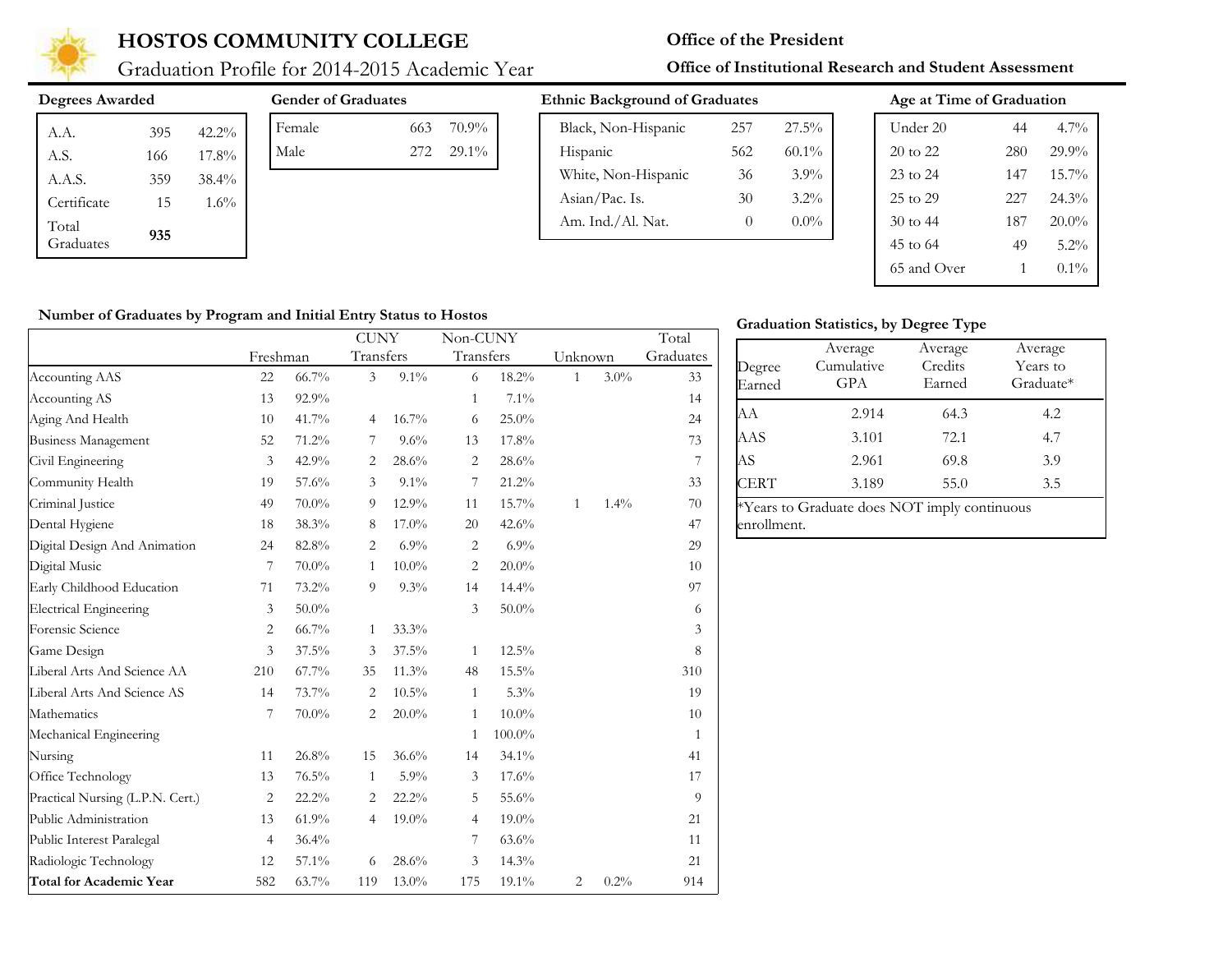

Graduation Profile for 2013-2014 Academic Year

**Office of Institutional Research and Student Assessment**

| <b>Degrees Awarded</b> |     |         | Gend |
|------------------------|-----|---------|------|
| A.A.                   | 378 | 43.9%   | Fema |
| A.S.                   | 121 | 14.1%   | Male |
| A.A.S.                 | 347 | 40.3%   |      |
| Certificate            | 15  | $1.7\%$ |      |
| Total<br>Graduates     | 861 |         |      |

| Female | 608 70.6%      |
|--------|----------------|
| Male   | $253$ $29.4\%$ |

| <b>Ethnic Background of Graduates</b> |     |          |  |  |  |  |
|---------------------------------------|-----|----------|--|--|--|--|
| Black, Non-Hispanic                   | 288 | $33.4\%$ |  |  |  |  |
| Hispanic                              | 473 | 54.9%    |  |  |  |  |
| White, Non-Hispanic                   | 29  | $3.4\%$  |  |  |  |  |
| Asian/Pac. Is.                        | 33  | $3.8\%$  |  |  |  |  |
| Am. Ind./Al. Nat.                     |     | $0.0\%$  |  |  |  |  |

| Age at Time of Graduation |     |          |  |  |  |  |  |
|---------------------------|-----|----------|--|--|--|--|--|
| Under 20                  | 40  | 4.6%     |  |  |  |  |  |
| $20 \text{ to } 22$       | 235 | $27.3\%$ |  |  |  |  |  |
| $23 \text{ to } 24$       | 112 | $13.0\%$ |  |  |  |  |  |
| $25 \text{ to } 29$       | 213 | $24.7\%$ |  |  |  |  |  |
| 30 to $44$                | 208 | $24.2\%$ |  |  |  |  |  |
| 45 to 64                  | 53  | $6.2\%$  |  |  |  |  |  |
| 65 and Over               |     | $0.0\%$  |  |  |  |  |  |

### **Number of Graduates by Program and Initial Entry Status to Hostos**

|                                  |                |          | <b>CUNY</b>    |          | Non-CUNY                 |          |         | Total          |
|----------------------------------|----------------|----------|----------------|----------|--------------------------|----------|---------|----------------|
|                                  |                | Freshman | Transfers      |          | Transfers                |          | Unknown | Graduates      |
| Accounting AAS                   | 17             | 58.6%    | $\overline{2}$ | 6.9%     | 8                        | 27.6%    |         | 29             |
| Accounting AS                    | 8              | 72.7%    | $\mathbf{1}$   | $9.1\%$  | $\mathbf{1}$             | $9.1\%$  |         | 11             |
| Aging And Health                 | 21             | 63.6%    | 6              | 18.2%    | 5                        | 15.2%    |         | 33             |
| Business Management              | 40             | 70.2%    | $\overline{c}$ | 3.5%     | 14                       | 24.6%    |         | 57             |
| Chemical Engineering             | 3              | 100.0%   |                |          |                          |          |         | $\mathfrak{Z}$ |
| Civil Engineering                | 1              | 100.0%   |                |          |                          |          |         | $\mathbf{1}$   |
| Community Health                 | 10             | 55.6%    | 2              | $11.1\%$ | 6                        | 33.3%    |         | 18             |
| Criminal Justice                 | 52             | 72.2%    | 6              | 8.3%     | 14                       | 19.4%    |         | 72             |
| Dental Hygiene                   | 10             | 24.4%    | 9              | 22.0%    | 22                       | 53.7%    |         | 41             |
| Digital Design And Animation     | 15             | 75.0%    | $\mathbf{1}$   | $5.0\%$  | $\overline{\mathcal{L}}$ | $20.0\%$ |         | 20             |
| Digital Music                    | $\mathbf{1}$   | 100.0%   |                |          |                          |          |         | $\mathbf{1}$   |
| Early Childhood Education        | 64             | 63.4%    | 17             | $16.8\%$ | 18                       | 17.8%    |         | 101            |
| Electrical Engineering           | $\overline{2}$ | 33.3%    |                |          | 4                        | 66.7%    |         | 6              |
| Forensic Science                 |                |          | 1              | $50.0\%$ | $\mathbf{1}$             | $50.0\%$ |         | 2              |
| Game Design                      | $\mathbf{1}$   | $50.0\%$ | $\mathbf{1}$   | $50.0\%$ |                          |          |         | $\overline{c}$ |
| Liberal Arts And Science AA      | 200            | 68.3%    | 40             | 13.7%    | 43                       | 14.7%    |         | 293            |
| Liberal Arts And Science AS      | 9              | $60.0\%$ | 3              | $20.0\%$ | 2                        | 13.3%    |         | 15             |
| Mathematics                      | 4              | 57.1%    | $\mathbf{1}$   | 14.3%    | 2                        | 28.6%    |         | 7              |
| Mechanical Engineering           | $\mathbf{1}$   | 100.0%   |                |          |                          |          |         | $\mathbf{1}$   |
| Nursing                          | 7              | 14.9%    | 12             | 25.5%    | 25                       | 53.2%    |         | 47             |
| Office Technology                | 14             | 82.4%    | $\mathbf{1}$   | 5.9%     | 2                        | 11.8%    |         | 17             |
| Practical Nursing (L.P.N. Cert.) | $\mathbf{1}$   | $11.1\%$ | 4              | 44.4%    | 2                        | 22.2%    |         | 9              |
| Public Administration            | 8              | 53.3%    | 3              | $20.0\%$ | 2                        | 13.3%    |         | 15             |
| Public Interest Paralegal        | 6              | 66.7%    |                |          | 3                        | 33.3%    |         | 9              |
| Radiologic Technology            | 11             | 34.4%    | 12             | 37.5%    | 8                        | 25.0%    |         | 32             |
| <b>Total for Academic Year</b>   | 506            | $60.1\%$ | 124            | 14.7%    | 186                      | 22.1%    |         | 842            |

| Degree<br>Earned | Average<br>Cumulative<br>GPA | Average<br>Credits<br>Earned | Average<br>Years to<br>Graduate* |
|------------------|------------------------------|------------------------------|----------------------------------|
| AА               | 2.881                        | 64.5                         | 4.7                              |
| AAS              | 3.115                        | 74.0                         | 5.1                              |
| AS               | 3.002                        | 71.2                         | 3.9                              |
| CERT             | 3.243                        | 55.7                         | 4.1                              |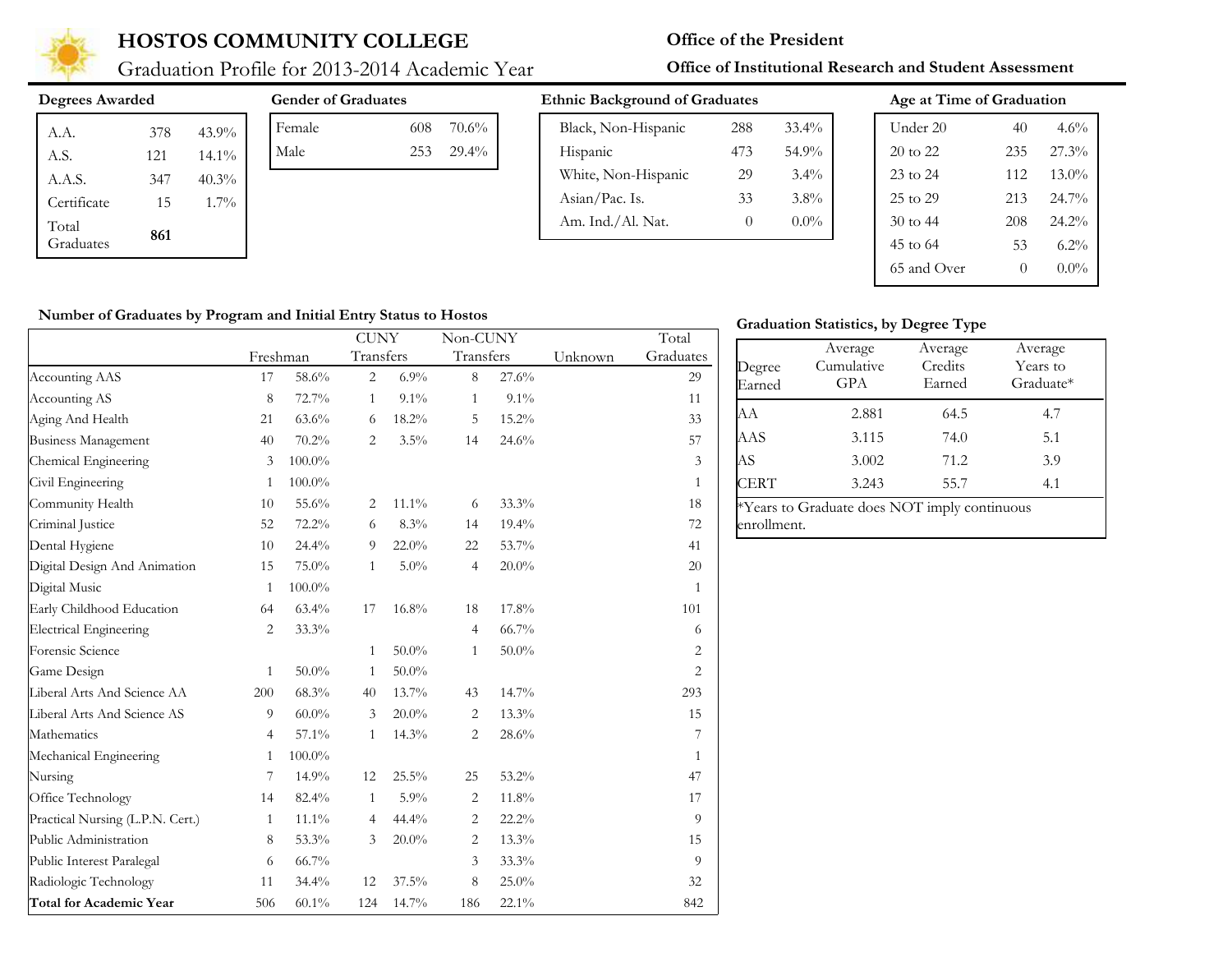

Total

Graduates **<sup>820</sup>**

# **HOSTOS COMMUNITY COLLEGE Office of the President**

Graduation Profile for 2012-2013 Academic Year

**Office of Institutional Research and Student Assessment**

| <b>Degrees Awarded</b> |     |          | <b>Gender of Graduates</b> |                 |
|------------------------|-----|----------|----------------------------|-----------------|
| A.A.                   | 304 | $37.1\%$ | Female                     | 68.3%<br>560    |
| A.S.                   | 133 | $16.2\%$ | Male                       | $31.7\%$<br>260 |
| A.A.S.                 | 367 | 44.8%    |                            |                 |
| Certificate            | 16  | $2.0\%$  |                            |                 |
| $\sim$                 |     |          |                            |                 |

| <b>Ethnic Background of Graduates</b> |     |          |  |  |  |  |
|---------------------------------------|-----|----------|--|--|--|--|
| Black, Non-Hispanic                   | 239 | $29.1\%$ |  |  |  |  |
| Hispanic                              | 461 | $56.2\%$ |  |  |  |  |
| White, Non-Hispanic                   | 41  | $5.0\%$  |  |  |  |  |
| Asian/Pac. Is.                        | 32  | $3.9\%$  |  |  |  |  |
| Am. Ind./Al. Nat.                     |     | $0.0\%$  |  |  |  |  |

| Age at Time of Graduation |                   |          |
|---------------------------|-------------------|----------|
| Under 20                  | 15                | $1.8\%$  |
| $20 \text{ to } 22$       | 219               | $26.7\%$ |
| $23 \text{ to } 24$       | 141               | $17.2\%$ |
| $25 \text{ to } 29$       | 204               | $24.9\%$ |
| 30 to $44$                | 189               | $23.0\%$ |
| $45 \text{ to } 64$       | 52                | $6.3\%$  |
| 65 and Over               | $\mathbf{\Omega}$ | $0.0\%$  |

### **Number of Graduates by Program and Initial Entry Status to Hostos**

|                                  |              |          | <b>CUNY</b>    |          | Non-CUNY       |          |              |         | Total        |
|----------------------------------|--------------|----------|----------------|----------|----------------|----------|--------------|---------|--------------|
|                                  | Freshman     |          | Transfers      |          | Transfers      |          | Unknown      |         | Graduates    |
| <b>Accounting AAS</b>            | 25           | 73.5%    | $\mathfrak{Z}$ | 8.8%     | 6              | 17.6%    |              |         | 34           |
| Accounting AS                    | 4            | 66.7%    | $\mathbf{1}$   | 16.7%    | $\mathbf{1}$   | 16.7%    |              |         | 6            |
| Aging And Health                 | 22           | 68.8%    | 2              | 6.3%     | 6              | 18.8%    |              |         | 32           |
| <b>Business Management</b>       | 41           | 70.7%    | 9              | 15.5%    | 8              | 13.8%    |              |         | 58           |
| Chemical Engineering             | 3            | $60.0\%$ |                |          | $\overline{2}$ | $40.0\%$ |              |         | 5            |
| Civil Engineering                | 4            | 44.4%    | $\mathbf{1}$   | $11.1\%$ | $\overline{4}$ | 44.4%    |              |         | 9            |
| Community Health                 | 10           | 55.6%    | 1              | 5.6%     | 7              | 38.9%    |              |         | 18           |
| Criminal Justice                 | 37           | 68.5%    | 8              | 14.8%    | 9              | 16.7%    |              |         | 54           |
| Dental Hygiene                   | 18           | 39.1%    | 6              | 13.0%    | 20             | 43.5%    |              |         | 46           |
| Digital Design And Animation     | 23           | 74.2%    | 4              | 12.9%    | $\overline{4}$ | 12.9%    |              |         | 31           |
| Digital Music                    | 7            | 87.5%    |                |          | 1              | $12.5\%$ |              |         | 8            |
| Early Childhood Education        | 63           | 62.4%    | 17             | 16.8%    | 20             | 19.8%    |              |         | 101          |
| <b>Electrical Engineering</b>    | 3            | 75.0%    |                |          | $\mathbf{1}$   | 25.0%    |              |         | 4            |
| Forensic Science                 | 1            | 100.0%   |                |          |                |          |              |         | $\mathbf{1}$ |
| Liberal Arts And Science AA      | 167          | 67.1%    | 35             | 14.1%    | 39             | 15.7%    | $\mathbf{1}$ | 0.4%    | 249          |
| Liberal Arts And Science AS      | 17           | 73.9%    | 1              | 4.3%     | $\overline{4}$ | 17.4%    |              |         | 23           |
| Mathematics                      | 5            | $62.5\%$ | $\mathbf{1}$   | 12.5%    | $\overline{2}$ | 25.0%    |              |         | 8            |
| Mechanical Engineering           | $\mathbf{1}$ | 100.0%   |                |          |                |          |              |         | $\mathbf{1}$ |
| Nursing                          | 11           | 23.9%    | 13             | 28.3%    | 20             | $43.5\%$ |              |         | 46           |
| Office Technology                | 11           | 68.8%    | 3              | 18.8%    | 2              | 12.5%    |              |         | 16           |
| Practical Nursing (L.P.N. Cert.) | 2            | 15.4%    | $\overline{4}$ | 30.8%    | 5              | 38.5%    |              |         | 13           |
| Public Administration            | 15           | 83.3%    | 2              | $11.1\%$ |                |          |              |         | 18           |
| Public Interest Paralegal        | 9            | $81.8\%$ | $\mathbf{1}$   | $9.1\%$  | $\mathbf{1}$   | $9.1\%$  |              |         | 11           |
| Radiologic Technology            | 7            | 29.2%    | 11             | 45.8%    | 6              | 25.0%    |              |         | 24           |
| <b>Total for Academic Year</b>   | 506          | $62.0\%$ | 123            | 15.1%    | 168            | 20.6%    | $\mathbf{1}$ | $0.1\%$ | 816          |

| Degree<br>Earned | Average<br>Cumulative<br>GPA | Average<br>Credits<br>Earned | Average<br>Years to<br>Graduate* |
|------------------|------------------------------|------------------------------|----------------------------------|
| AА               | 2.847                        | 65.0                         | 4.5                              |
| AAS              | 3.097                        | 74.2                         | 4.4                              |
| AS               | 3.006                        | 73.1                         | 4.2                              |
| CERT             | 3.239                        | 60.8                         | 4.2                              |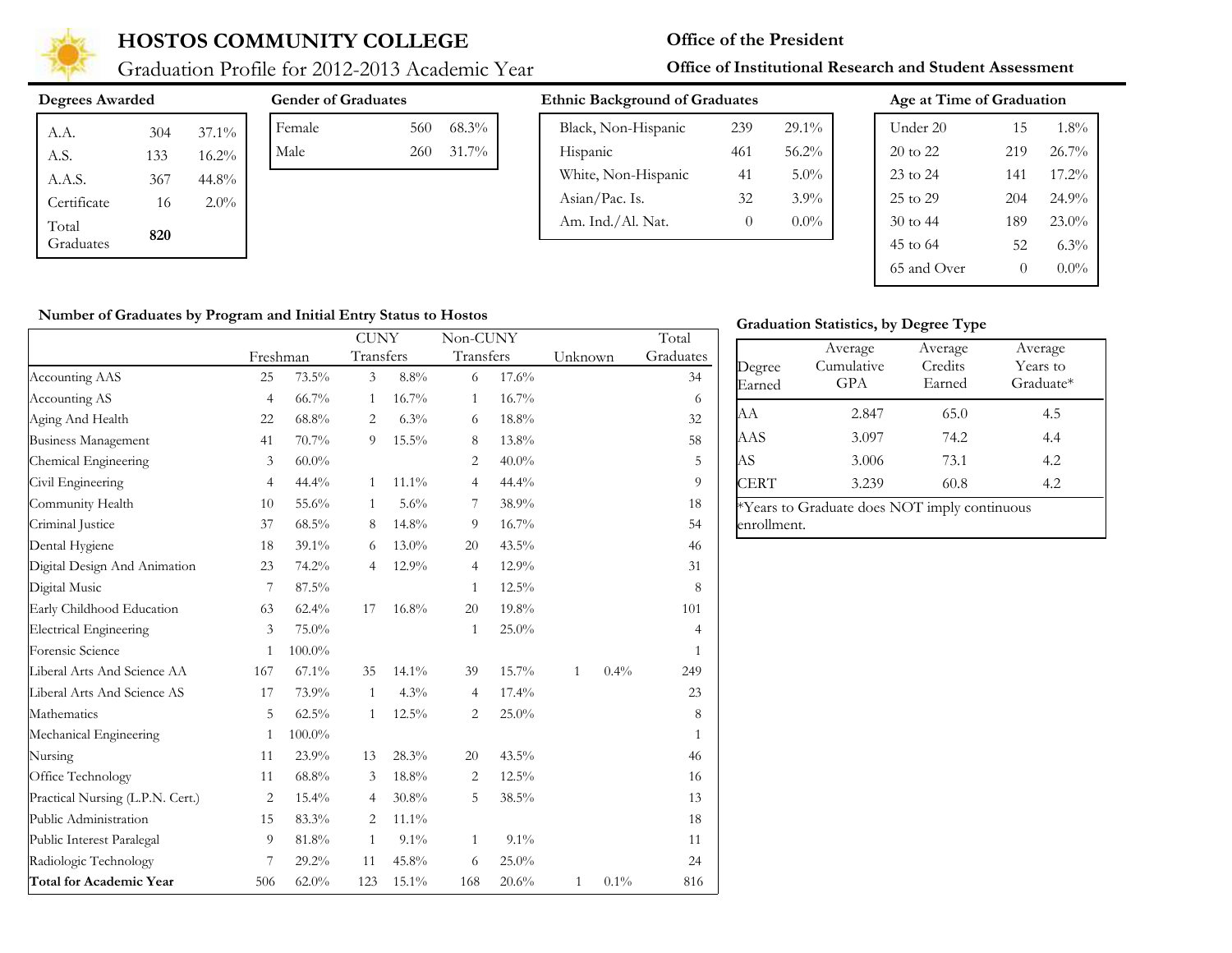

# **HOSTOS COMMUNITY COLLEGE Office of the President**

Graduation Profile for 2011-2012 Academic Year

**Office of Institutional Research and Student Assessment**

| <b>Degrees Awarded</b> |            |                      | <b>Gender of Graduates</b> |            |                |
|------------------------|------------|----------------------|----------------------------|------------|----------------|
| A.A.<br>A.S.           | 260<br>146 | $36.1\%$<br>$20.2\%$ | Female<br>Male             | 520<br>201 | 72.1%<br>27.9% |
| A.A.S.                 | 299        | 41.5%                |                            |            |                |
| Certificate            | 16         | $2.2\%$              |                            |            |                |
| Total<br>Graduates     | 721        |                      |                            |            |                |

| <b>Ethnic Background of Graduates</b> |                  |          |  |  |  |
|---------------------------------------|------------------|----------|--|--|--|
| Black, Non-Hispanic                   | 187              | $25.9\%$ |  |  |  |
| Hispanic                              | 409              | 56.7%    |  |  |  |
| White, Non-Hispanic                   | 36               | $5.0\%$  |  |  |  |
| Asian/Pac. Is.                        | 32               | $4.4\%$  |  |  |  |
| Am. Ind./Al. Nat.                     | $\left( \right)$ | $0.0\%$  |  |  |  |

| Age at Time of Graduation |                  |          |
|---------------------------|------------------|----------|
| Under 20                  | 38               | $5.3\%$  |
| $20 \text{ to } 22$       | 174              | $24.1\%$ |
| $23$ to $24$              | 107              | $14.8\%$ |
| $25 \text{ to } 29$       | 182              | $25.2\%$ |
| 30 to $44$                | 182              | $25.2\%$ |
| 45 to 64                  | 38               | $5.3\%$  |
| 65 and Over               | $\left( \right)$ | $0.0\%$  |

### **Number of Graduates by Program and Initial Entry Status to Hostos**

|                                  |              |           | <b>CUNY</b>    |          | Non-CUNY       |          |         | Total          |
|----------------------------------|--------------|-----------|----------------|----------|----------------|----------|---------|----------------|
|                                  | Freshman     |           | Transfers      |          | Transfers      |          | Unknown | Graduates      |
| Accounting AAS                   | 13           | 48.1%     | $\overline{4}$ | 14.8%    | 9              | 33.3%    |         | 27             |
| Accounting AS                    | 6            | 50.0%     | 2              | 16.7%    | 4              | 33.3%    |         | 12             |
| Aging And Health                 | 11           | 47.8%     | 4              | $17.4\%$ | 7              | $30.4\%$ |         | 23             |
| <b>Business Management</b>       | 46           | 67.6%     | 7              | 10.3%    | 14             | 20.6%    |         | 68             |
| Chemical Engineering             | 2            | 100.0%    |                |          |                |          |         | $\mathbf{2}$   |
| Civil Engineering                | 2            | $100.0\%$ |                |          |                |          |         | 2              |
| Community Health                 | 10           | 58.8%     | 2              | 11.8%    | $\overline{4}$ | 23.5%    |         | 17             |
| Criminal Justice                 | 7            | 38.9%     | 6              | 33.3%    | 5              | 27.8%    |         | 18             |
| Dental Hygiene                   | 12           | 35.3%     | 6              | 17.6%    | 16             | 47.1%    |         | 34             |
| Digital Design And Animation     | 5            | 71.4%     |                |          | $\overline{2}$ | 28.6%    |         | 7              |
| Early Childhood Education        | 49           | 56.3%     | 17             | 19.5%    | 20             | $23.0\%$ |         | 87             |
| <b>Electrical Engineering</b>    | 11           | $61.1\%$  |                |          | 7              | 38.9%    |         | 18             |
| Liberal Arts And Science AA      | 146          | 67.6%     | 23             | 10.6%    | 37             | 17.1%    |         | 216            |
| Liberal Arts And Science AS      | 11           | 57.9%     | 3              | 15.8%    | $\overline{4}$ | $21.1\%$ |         | 19             |
| Mathematics                      | 3            | $50.0\%$  | $\mathbf{1}$   | 16.7%    | $\mathbf{1}$   | $16.7\%$ |         | 6              |
| Mechanical Engineering           | 2            | $100.0\%$ |                |          |                |          |         | $\overline{c}$ |
| Microcomputers                   | $\mathbf{1}$ | 100.0%    |                |          |                |          |         | $\mathbf{1}$   |
| Nursing                          | 17           | $32.1\%$  | 14             | 26.4%    | 19             | 35.8%    |         | 53             |
| Office Technology                | 10           | 66.7%     | 2              | $13.3\%$ | 2              | $13.3\%$ |         | 15             |
| Practical Nursing (L.P.N. Cert.) | 5            | 41.7%     | 4              | 33.3%    | $\mathbf{1}$   | 8.3%     |         | 12             |
| Public Administration            | 11           | 57.9%     | 3              | 15.8%    | $\overline{4}$ | $21.1\%$ |         | 19             |
| Public Interest Paralegal        | 7            | 77.8%     | $\mathbf{1}$   | $11.1\%$ | $\mathbf{1}$   | $11.1\%$ |         | 9              |
| Radiologic Technology            | 11           | 45.8%     | 6              | $25.0\%$ | 7              | $29.2\%$ |         | 24             |
| <b>Total for Academic Year</b>   | 398          | 57.6%     | 105            | 15.2%    | 164            | 23.7%    |         | 691            |

| Degree<br>Earned | Average<br>Cumulative<br>GPA | Average<br>Credits<br>Earned | Average<br>Years to<br>Graduate* |
|------------------|------------------------------|------------------------------|----------------------------------|
| АA               | 2.906                        | 65.6                         | 4.7                              |
| AAS              | 3.102                        | 73.5                         | 4.1                              |
| AS               | 3.011                        | 72.7                         | 3.4                              |
| CERT             | 3.109                        | 57.2                         | 3.0                              |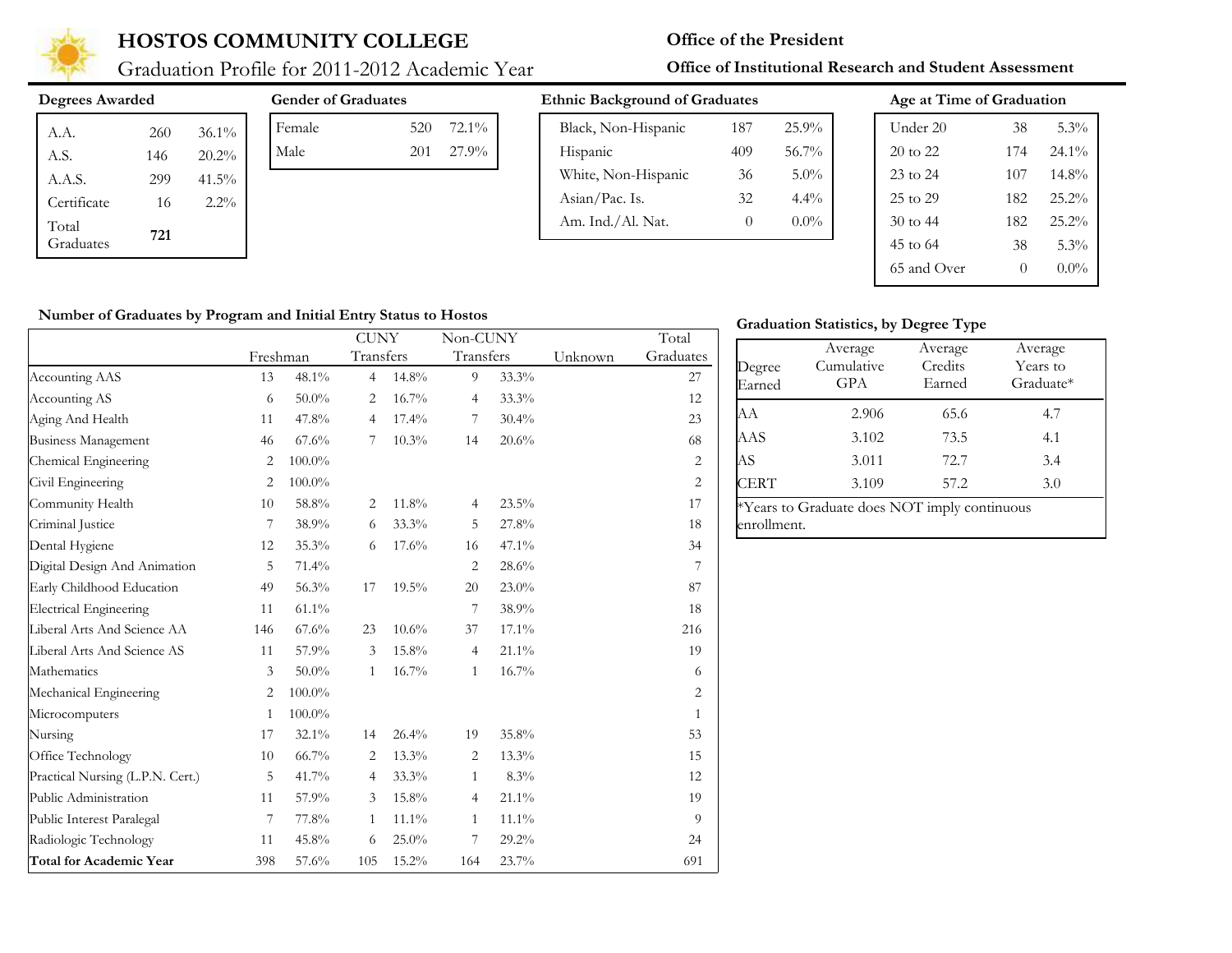

# **HOSTOS COMMUNITY COLLEGE Office of the President**

Graduation Profile for 2010-2011 Academic Year

**Office of Institutional Research and Student Assessment**

| <b>Degrees Awarded</b> |            |                   | <b>Gender of Graduates</b> |            |                      |
|------------------------|------------|-------------------|----------------------------|------------|----------------------|
| A.A.<br>A.S.           | 231<br>116 | $33.4\%$<br>16.8% | Female<br>Male             | 499<br>193 | $72.1\%$<br>$27.9\%$ |
| A.A.S.                 | 328        | 47.4%             |                            |            |                      |
| Certificate            | 17         | $2.5\%$           |                            |            |                      |
| Total<br>Graduates     | 692        |                   |                            |            |                      |

| <b>Ethnic Background of Graduates</b> |                  |          |  |  |
|---------------------------------------|------------------|----------|--|--|
| Black, Non-Hispanic                   | 183              | $26.4\%$ |  |  |
| Hispanic                              | 394              | 56.9%    |  |  |
| White, Non-Hispanic                   | 19               | $2.7\%$  |  |  |
| Asian/Pac. Is.                        | 18               | 2.6%     |  |  |
| Am. Ind./Al. Nat.                     | $\left( \right)$ | $0.0\%$  |  |  |

| Age at Time of Graduation |     |          |  |  |  |
|---------------------------|-----|----------|--|--|--|
| Under 20                  | 7   | $1.0\%$  |  |  |  |
| $20 \text{ to } 22$       | 153 | $22.1\%$ |  |  |  |
| $23 \text{ to } 24$       | 116 | $16.8\%$ |  |  |  |
| $25 \text{ to } 29$       | 175 | 25.3%    |  |  |  |
| $30 \text{ to } 44$       | 194 | $28.0\%$ |  |  |  |
| $45 \text{ to } 64$       | 46  | 6.6%     |  |  |  |
| 65 and Over               | 1   | $0.1\%$  |  |  |  |

### **Number of Graduates by Program and Initial Entry Status to Hostos**

|                                  |          |          | <b>CUNY</b>    |          | Non-CUNY       |          |         | Total          |
|----------------------------------|----------|----------|----------------|----------|----------------|----------|---------|----------------|
|                                  | Freshman |          | Transfers      |          | Transfers      |          | Unknown | Graduates      |
| Accounting AAS                   | 23       | 74.2%    | $\overline{2}$ | 6.5%     | 6              | 19.4%    |         | 31             |
| Accounting AS                    | 2        | $50.0\%$ |                |          | 2              | $50.0\%$ |         | $\overline{4}$ |
| Aging And Health                 | 27       | 65.9%    | 5              | $12.2\%$ | 6              | 14.6%    |         | 41             |
| Business Administration          |          |          |                |          | 1              | 100.0%   |         | 1              |
| <b>Business Management</b>       | 33       | 57.9%    | 7              | $12.3\%$ | 16             | 28.1%    |         | 57             |
| Chemical Engineering             | 3        | $60.0\%$ | $\mathbf{1}$   | $20.0\%$ | $\mathbf{1}$   | $20.0\%$ |         | 5              |
| Civil Engineering                | 2        | 100.0%   |                |          |                |          |         | 2              |
| Community Health                 | 13       | $65.0\%$ | 1              | $5.0\%$  | 6              | $30.0\%$ |         | 20             |
| Criminal Justice                 | 5        | 71.4%    | $\mathbf{1}$   | $14.3\%$ | $\mathbf{1}$   | 14.3%    |         | 7              |
| Dental Hygiene                   | 11       | 22.9%    | 9              | 18.8%    | 28             | 58.3%    |         | 48             |
| Digital Design And Animation     | 3        | $37.5\%$ | 2              | $25.0\%$ | $\mathfrak{Z}$ | $37.5\%$ |         | 8              |
| Early Childhood Education        | 68       | 71.6%    | 14             | 14.7%    | 12             | 12.6%    |         | 95             |
| <b>Electrical Engineering</b>    | 7        | $50.0\%$ | 2              | $14.3\%$ | 5              | 35.7%    |         | 14             |
| Liberal Arts And Science AA      | 146      | 65.2%    | 34             | $15.2\%$ | 42             | 18.8%    |         | 224            |
| Liberal Arts And Science AS      | 7        | 77.8%    | $\mathbf{1}$   | $11.1\%$ | 1              | $11.1\%$ |         | 9              |
| Mathematics                      | 2        | $50.0\%$ |                |          | $\mathbf{1}$   | 25.0%    |         | 4              |
| Microcomputers                   | 2        | 66.7%    |                |          | $\mathbf{1}$   | 33.3%    |         | 3              |
| Nursing                          | 9        | $23.1\%$ | 9              | $23.1\%$ | 15             | 38.5%    |         | 39             |
| Office Technology                | 9        | 64.3%    | 3              | 21.4%    | 1              | $7.1\%$  |         | 14             |
| Practical Nursing (L.P.N. Cert.) | 4        | 30.8%    | 2              | $15.4\%$ | 4              | 30.8%    |         | 13             |
| Public Administration            | 13       | $50.0\%$ | 9              | 34.6%    | $\overline{4}$ | 15.4%    |         | 26             |
| Public Interest Paralegal        | 2        | $50.0\%$ |                |          | $\overline{2}$ | $50.0\%$ |         | $\overline{4}$ |
| Radiologic Technology            | 8        | 42.1%    | 6              | 31.6%    | 5              | 26.3%    |         | 19             |
| <b>Total for Academic Year</b>   | 399      | 58.0%    | 108            | 15.7%    | 163            | 23.7%    |         | 688            |

| Degree<br>Earned | Average<br>Cumulative<br><b>GPA</b> | Average<br>Credits<br>Earned | Average<br>Years to<br>Graduate* |
|------------------|-------------------------------------|------------------------------|----------------------------------|
| AА               | 2.819                               | 67.0                         | 4.6                              |
| AAS              | 3.061                               | 74.3                         | 4.6                              |
| AS               | 2.956                               | 74.7                         | 3.9                              |
| CERT             | 3.075                               | 58.4                         | 3.5                              |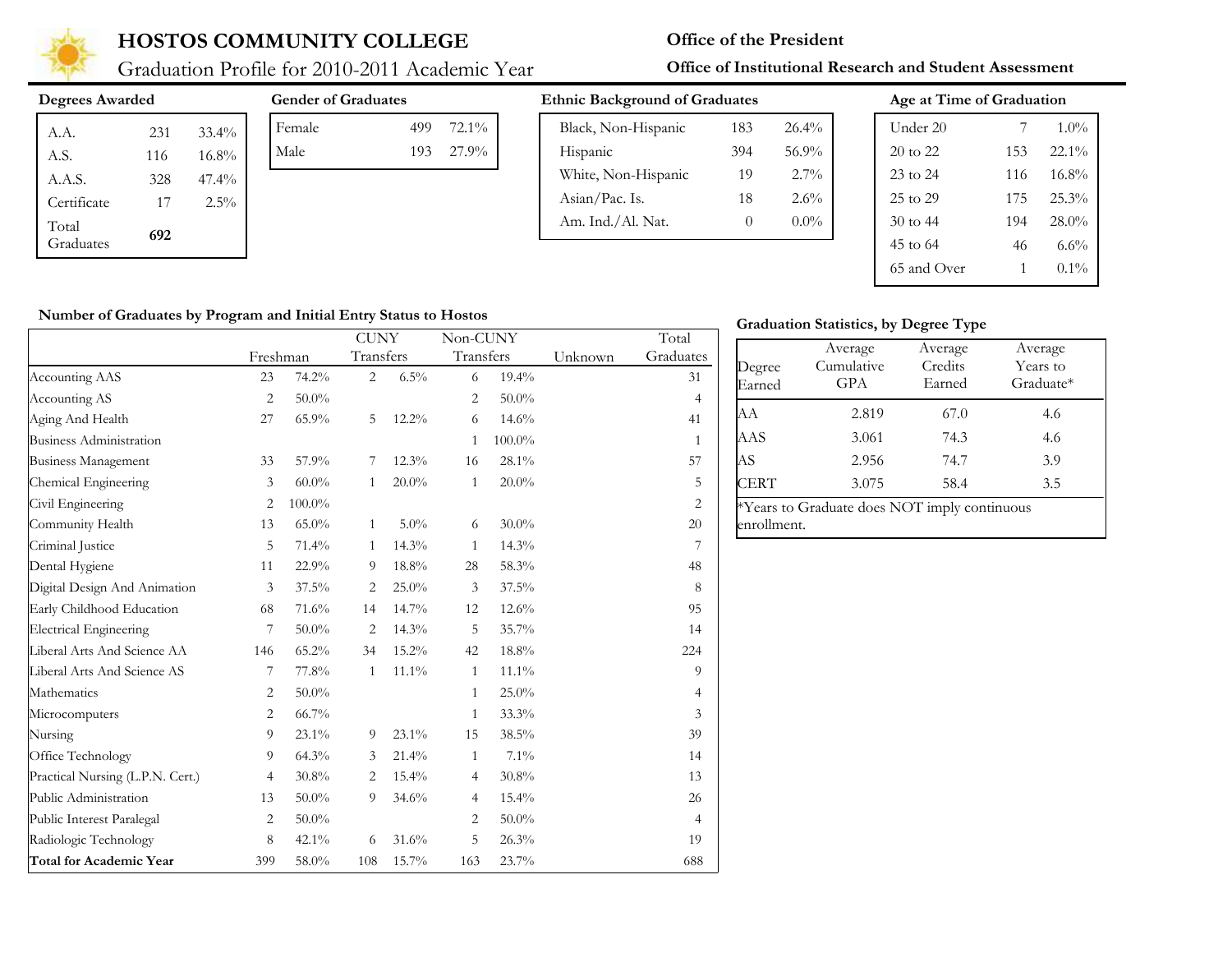

# **HOSTOS COMMUNITY COLLEGE Office of the President**

Graduation Profile for 2009-2010 Academic Year

**Office of Institutional Research and Student Assessment**

| <b>Degrees Awarded</b> |           |                | <b>Gender of Graduates</b> |     |          |
|------------------------|-----------|----------------|----------------------------|-----|----------|
| A.A.                   | 207       | $34.4\%$       | Female                     | 459 | $76.2\%$ |
| A.S.<br>A.A.S.         | 93<br>282 | 15.4%<br>46.8% | Male                       | 143 | $23.8\%$ |
| Certificate            | 20        | $3.3\%$        |                            |     |          |
| Total<br>Graduates     | 602       |                |                            |     |          |

| <b>Ethnic Background of Graduates</b> |                  |         |  |  |
|---------------------------------------|------------------|---------|--|--|
| Black, Non-Hispanic                   | 150              | 24.9%   |  |  |
| Hispanic                              | 336              | 55.8%   |  |  |
| White, Non-Hispanic                   | 20               | $3.3\%$ |  |  |
| Asian/Pac. Is.                        | 29               | $4.8\%$ |  |  |
| Am. Ind./Al. Nat.                     | $\left( \right)$ | $0.0\%$ |  |  |

| Age at Time of Graduation |     |          |  |  |
|---------------------------|-----|----------|--|--|
| Under 20                  | 8   | $1.3\%$  |  |  |
| $20 \text{ to } 22$       | 140 | $23.3\%$ |  |  |
| $23 \text{ to } 24$       | 91  | $15.1\%$ |  |  |
| $25 \text{ to } 29$       | 165 | $27.4\%$ |  |  |
| 30 to $44$                | 158 | $26.2\%$ |  |  |
| $45 \text{ to } 64$       | 39  | $6.5\%$  |  |  |
| 65 and Over               | 1   | $0.2\%$  |  |  |

### **Number of Graduates by Program and Initial Entry Status to Hostos**

|                                  |              |          | <b>CUNY</b>    |          | Non-CUNY     |          |         | Total          |
|----------------------------------|--------------|----------|----------------|----------|--------------|----------|---------|----------------|
|                                  | Freshman     |          | Transfers      |          | Transfers    |          | Unknown | Graduates      |
| Accounting AAS                   | 18           | $66.7\%$ | $\mathbf{1}$   | $3.7\%$  | 6            | 22.2%    |         | 27             |
| Aging And Health                 | 9            | 52.9%    | 6              | 35.3%    | 2            | 11.8%    |         | 17             |
| Business Administration          |              |          | 1              | 100.0%   |              |          |         | $\mathbf{1}$   |
| <b>Business Management</b>       | 33           | $61.1\%$ | 6              | $11.1\%$ | 14           | $25.9\%$ |         | 54             |
| Chemical Engineering             | 1            | 100.0%   |                |          |              |          |         | $\mathbf{1}$   |
| Community Health                 | 2            | 28.6%    | 1              | 14.3%    | 3            | 42.9%    |         | 7              |
| Criminal Justice                 |              |          |                |          | $\mathbf{1}$ | 100.0%   |         | 1              |
| Dental Hygiene                   | 14           | 35.9%    | 6              | $15.4\%$ | 19           | 48.7%    |         | 39             |
| Early Childhood Education        | 42           | $60.0\%$ | 16             | 22.9%    | 9            | $12.9\%$ |         | 70             |
| <b>Electrical Engineering</b>    | 5            | 83.3%    |                |          |              |          |         | 6              |
| Liberal Arts And Science AA      | 150          | 72.8%    | 27             | $13.1\%$ | 25           | $12.1\%$ |         | 206            |
| Liberal Arts And Science AS      | 12           | 54.5%    | 7              | 31.8%    | 3            | 13.6%    |         | 22             |
| Mathematics                      | $\mathbf{1}$ | $50.0\%$ |                |          | $\mathbf{1}$ | $50.0\%$ |         | $\overline{2}$ |
| Microcomputers                   | 5            | 100.0%   |                |          |              |          |         | 5              |
| Nursing                          | 16           | 27.6%    | 11             | $19.0\%$ | 25           | $43.1\%$ |         | 58             |
| Office Technology                | 5            | 62.5%    | 1              | $12.5\%$ | 1            | $12.5\%$ |         | 8              |
| Practical Nursing (L.P.N. Cert.) | 8            | $42.1\%$ | 3              | 15.8%    | 5            | 26.3%    |         | 19             |
| Public Administration            | 14           | $60.9\%$ | $\overline{4}$ | 17.4%    | 5            | 21.7%    |         | 23             |
| Public Interest Paralegal        | 2            | 33.3%    | 2              | 33.3%    | 2            | 33.3%    |         | 6              |
| Radiologic Technology            | 14           | 48.3%    | 9              | 31.0%    | 6            | 20.7%    |         | 29             |
| Total for Academic Year          | 351          | 58.4%    | 101            | 16.8%    | 127          | $21.1\%$ |         | 601            |

| Degree<br>Earned | Average<br>Cumulative<br><b>GPA</b> | Average<br>Credits<br>Earned | Average<br>Years to<br>Graduate* |
|------------------|-------------------------------------|------------------------------|----------------------------------|
| AA               | 2.883                               | 66.3                         | 4.1                              |
| AAS              | 3.079                               | 76.6                         | 4.4                              |
| AS               | 2.904                               | 74.5                         | 4.0                              |
| CERT             | 2.896                               | 71.3                         | 4.1                              |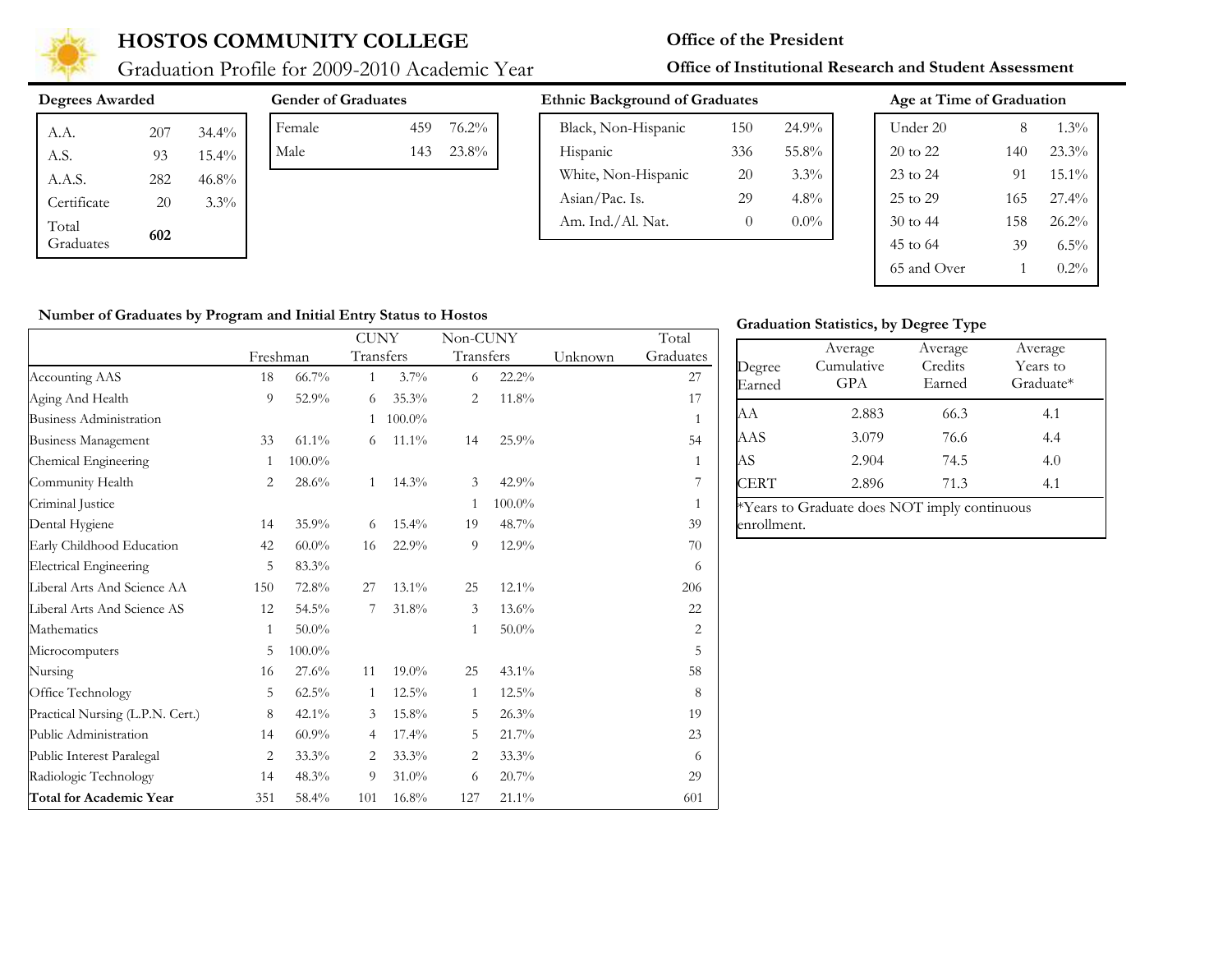

# **HOSTOS COMMUNITY COLLEGE Office of the President**

Graduation Profile for 2008-2009 Academic Year

**Office of Institutional Research and Student Assessment**

|                    | <b>Degrees Awarded</b> |          |        | <b>Gender of Graduates</b> |
|--------------------|------------------------|----------|--------|----------------------------|
| A.A.               | 192                    | $36.2\%$ | Female | $72.1\%$<br>383            |
| A.S.               | 91                     | 17.1%    | Male   | 27.9%<br>148               |
| A.A.S.             | 230                    | $43.3\%$ |        |                            |
| Certificate        | 18                     | $3.4\%$  |        |                            |
| Total<br>Graduates | 531                    |          |        |                            |

| <b>Ethnic Background of Graduates</b> |                  |          |  |  |  |
|---------------------------------------|------------------|----------|--|--|--|
| Black, Non-Hispanic                   | 127              | 23.9%    |  |  |  |
| Hispanic                              | 293              | $55.2\%$ |  |  |  |
| White, Non-Hispanic                   | 20               | $3.8\%$  |  |  |  |
| Asian/Pac. Is.                        | 17               | $3.2\%$  |  |  |  |
| Am. Ind./Al. Nat.                     | $\left( \right)$ | $0.0\%$  |  |  |  |

| Age at Time of Graduation |                  |          |  |  |  |  |  |
|---------------------------|------------------|----------|--|--|--|--|--|
| Under 20                  | 8                | $1.5\%$  |  |  |  |  |  |
| $20 \text{ to } 22$       | 120              | 22.6%    |  |  |  |  |  |
| $23$ to $24$              | 79               | $14.9\%$ |  |  |  |  |  |
| $25 \text{ to } 29$       | 150              | $28.2\%$ |  |  |  |  |  |
| 30 to $44$                | 144              | $27.1\%$ |  |  |  |  |  |
| $45 \text{ to } 64$       | 29               | $5.5\%$  |  |  |  |  |  |
| 65 and Over               | $\left( \right)$ | $0.0\%$  |  |  |  |  |  |

### **Number of Graduates by Program and Initial Entry Status to Hostos**

|                                  |     |          |              | <b>CUNY</b> |                | Non-CUNY |         | Total     |
|----------------------------------|-----|----------|--------------|-------------|----------------|----------|---------|-----------|
|                                  |     | Freshman | Transfers    |             | Transfers      |          | Unknown | Graduates |
| Accounting AAS                   | 15  | $62.5\%$ | $\mathbf{1}$ | 4.2%        | 7              | $29.2\%$ |         | 24        |
| Aging And Health                 | 11  | $61.1\%$ | 1            | 5.6%        | 5              | 27.8%    |         | 18        |
| <b>Business Administration</b>   | 4   | 57.1%    | 1            | 14.3%       | 1              | $14.3\%$ |         |           |
| <b>Business Management</b>       | 28  | $65.1\%$ | 5            | 11.6%       | 10             | $23.3\%$ |         | 43        |
| Community Health                 | 5   | $50.0\%$ |              |             | $\overline{2}$ | $20.0\%$ |         | 10        |
| Dental Hygiene                   | 13  | $39.4\%$ | 7            | 21.2%       | 12             | 36.4%    |         | 33        |
| Early Childhood Education        | 27  | 56.3%    | 5            | $10.4\%$    | 13             | $27.1\%$ |         | 48        |
| <b>Electrical Engineering</b>    | 9   | 69.2%    |              |             | 4              | $30.8\%$ |         | 13        |
| Liberal Arts And Science AA      | 127 | $66.1\%$ | 26           | $13.5\%$    | 30             | 15.6%    |         | 192       |
| Liberal Arts And Science AS      | 10  | 62.5%    | 2            | $12.5\%$    | 4              | 25.0%    |         | 16        |
| Mathematics                      | 2   | 100.0%   |              |             |                |          |         | 2         |
| Microcomputers                   | 4   | $80.0\%$ | 1            | $20.0\%$    |                |          |         | 5         |
| Nursing                          | 7   | $17.9\%$ | 13           | $33.3\%$    | 18             | $46.2\%$ |         | 39        |
| Office Technology                | 8   | 57.1%    | 1            | $7.1\%$     | 4              | 28.6%    |         | 14        |
| Practical Nursing (L.P.N. Cert.) | 3   | $20.0\%$ | 4            | 26.7%       | 3              | $20.0\%$ |         | 15        |
| Public Administration            | 12  | $66.7\%$ | 1            | 5.6%        | 4              | 22.2%    |         | 18        |
| Public Interest Paralegal        | 1   | 33.3%    | 1            | 33.3%       | 1              | 33.3%    |         | 3         |
| Radiologic Technology            | 20  | 71.4%    | 2            | $7.1\%$     | 6              | $21.4\%$ |         | 28        |
| Total for Academic Year          | 306 | 58.0%    | 71           | $13.4\%$    | 124            | 23.5%    |         | 528       |

| Degree<br>Earned | Average<br>Cumulative<br>GPA | Average<br>Credits<br>Earned | Average<br>Years to<br>Graduate* |
|------------------|------------------------------|------------------------------|----------------------------------|
| AА               | 2.929                        | 66.0                         | 4.0                              |
| AAS              | 3.072                        | 76.9                         | 4.6                              |
| AS               | 2.910                        | 73.0                         | 3.5                              |
| CERT             | 2.867                        | 64.5                         | 3.0                              |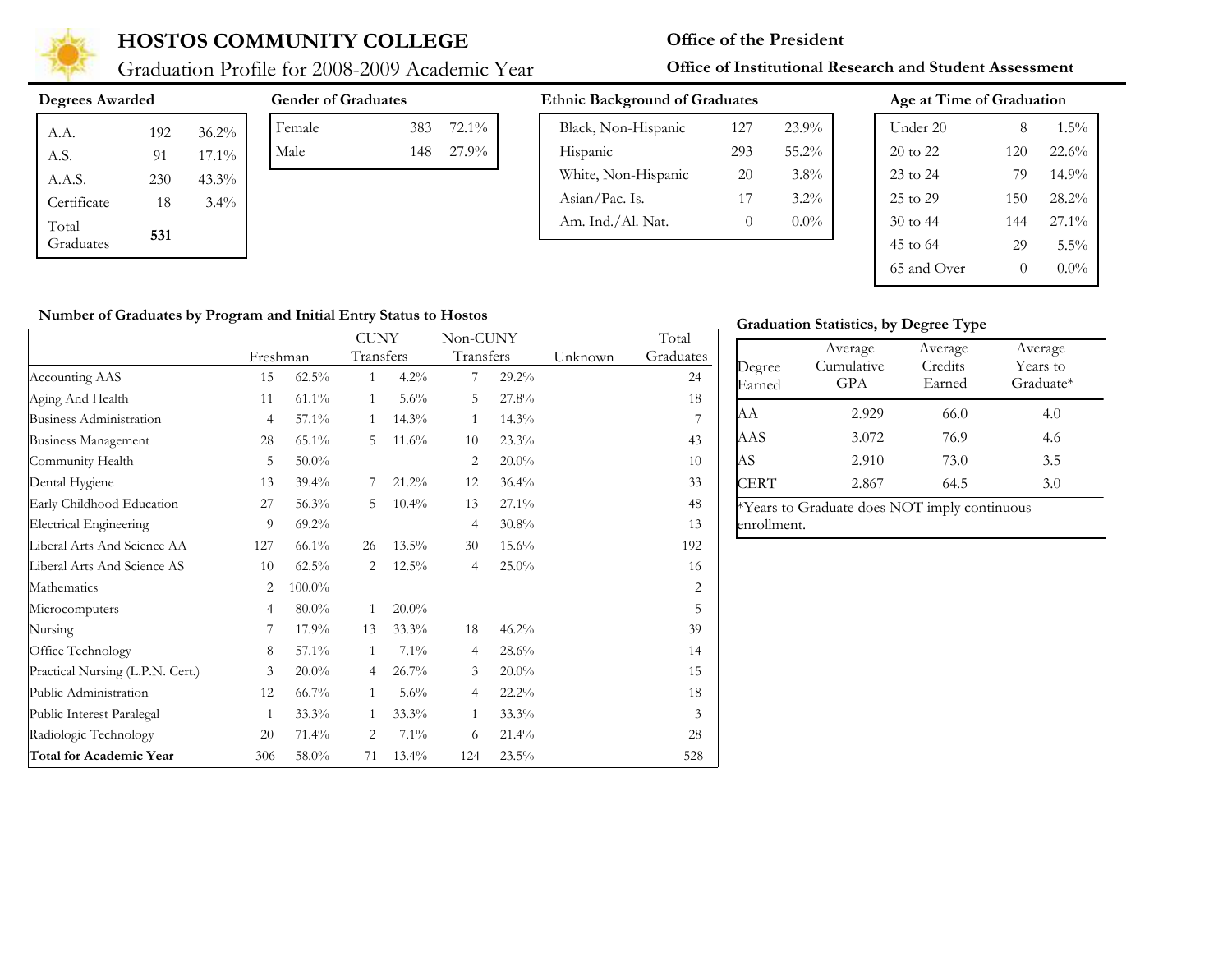

# **HOSTOS COMMUNITY COLLEGE Office of the President**

Graduation Profile for 2007-2008 Academic Year

**Office of Institutional Research and Student Assessment**

| <b>Degrees Awarded</b> |     |          | <b>Gender of Graduates</b> |     |       |
|------------------------|-----|----------|----------------------------|-----|-------|
| A.A.                   | 160 | $33.1\%$ | Female                     | 371 | 76.7% |
| A.S.                   | 66  | 13.6%    | Male                       | 113 | 23.3% |
| A.A.S.                 | 211 | $43.6\%$ |                            |     |       |
| Certificate            | 47  | $9.7\%$  |                            |     |       |
| Total<br>Graduates     | 484 |          |                            |     |       |

| <b>Ethnic Background of Graduates</b> |     |          |  |  |  |  |  |
|---------------------------------------|-----|----------|--|--|--|--|--|
| Black, Non-Hispanic                   | 155 | $32.0\%$ |  |  |  |  |  |
| Hispanic                              | 239 | $49.4\%$ |  |  |  |  |  |
| White, Non-Hispanic                   | 17  | $3.5\%$  |  |  |  |  |  |
| Asian/Pac. Is.                        | 15  | $3.1\%$  |  |  |  |  |  |
| Am. Ind./Al. Nat.                     |     | $0.0\%$  |  |  |  |  |  |

| Age at Time of Graduation |        |          |  |  |  |  |  |  |
|---------------------------|--------|----------|--|--|--|--|--|--|
| Under 20                  | 8      | $1.7\%$  |  |  |  |  |  |  |
| $20 \text{ to } 22$       | 87     | $18.0\%$ |  |  |  |  |  |  |
| $23$ to $24$              | 63     | $13.0\%$ |  |  |  |  |  |  |
| $25 \text{ to } 29$       | 132    | $27.3\%$ |  |  |  |  |  |  |
| 30 to $44$                | 161    | 33.3%    |  |  |  |  |  |  |
| 45 to 64                  | 33     | $6.8\%$  |  |  |  |  |  |  |
| 65 and Over               | $\cup$ | $0.0\%$  |  |  |  |  |  |  |

### **Number of Graduates by Program and Initial Entry Status to Hostos**

|                                  |     |          |                | <b>CUNY</b> |           | Non-CUNY |         | Total     |
|----------------------------------|-----|----------|----------------|-------------|-----------|----------|---------|-----------|
|                                  |     | Freshman | Transfers      |             | Transfers |          | Unknown | Graduates |
| Accounting AAS                   | 6   | $46.2\%$ |                |             | 7         | 53.8%    |         | 13        |
| Aging And Health                 | 14  | 53.8%    | 3              | $11.5\%$    | 5         | $19.2\%$ |         | 26        |
| <b>Business Administration</b>   | 9   | 81.8%    |                |             | 2         | $18.2\%$ |         | 11        |
| Business Management              | 19  | $63.3\%$ | 4              | $13.3\%$    | 7         | $23.3\%$ |         | 30        |
| Community Health                 | 2   | 100.0%   |                |             |           |          |         | 2         |
| Dental Hygiene                   | 12  | $30.8\%$ | 6              | $15.4\%$    | 21        | 53.8%    |         | 39        |
| Early Childhood Education        | 24  | 54.5%    | 8              | $18.2\%$    | 9         | 20.5%    |         | 44        |
| Electrical Engineering           | 3   | 50.0%    |                |             | 3         | $50.0\%$ |         | 6         |
| Liberal Arts And Science AA      | 112 | $70.0\%$ | 23             | $14.4\%$    | 22        | 13.8%    |         | 160       |
| Liberal Arts And Science AS      | 10  | 58.8%    | 2              | 11.8%       | 4         | 23.5%    |         | 17        |
| Microcomputers                   | 3   | $42.9\%$ | $\overline{c}$ | 28.6%       | 1         | 14.3%    |         |           |
| Nursing                          | 16  | 51.6%    | $\overline{4}$ | $12.9\%$    | 7         | 22.6%    |         | 31        |
| Office Technology                | 10  | 83.3%    | 1              | 8.3%        | 1         | 8.3%     |         | 12        |
| Practical Nursing (L.P.N. Cert.) | 3   | $9.4\%$  | 10             | 31.3%       | 5         | 15.6%    |         | 32        |
| Public Administration            | 9   | 52.9%    | 3              | $17.6\%$    | 5         | $29.4\%$ |         | 17        |
| Public Interest Paralegal        | 1   | $25.0\%$ | 1              | $25.0\%$    | 1         | 25.0%    |         | 4         |
| Radiologic Technology            | 9   | $50.0\%$ | $\overline{c}$ | $11.1\%$    | 6         | $33.3\%$ |         | 18        |
| Total for Academic Year          | 262 | 55.9%    | 69             | $14.7\%$    | 106       | 22.6%    |         | 469       |

| Degree<br>Earned | Average<br>Cumulative<br>GPA | Average<br>Credits<br>Earned | Average<br>Years to<br>Graduate* |
|------------------|------------------------------|------------------------------|----------------------------------|
| AА               | 2.912                        | 66.3                         | 4.2                              |
| AAS              | 3.080                        | 76.5                         | 4.4                              |
| AS               | 2.962                        | 75.3                         | 3.5                              |
| CERT             | 2.980                        | 54.1                         | 3.1                              |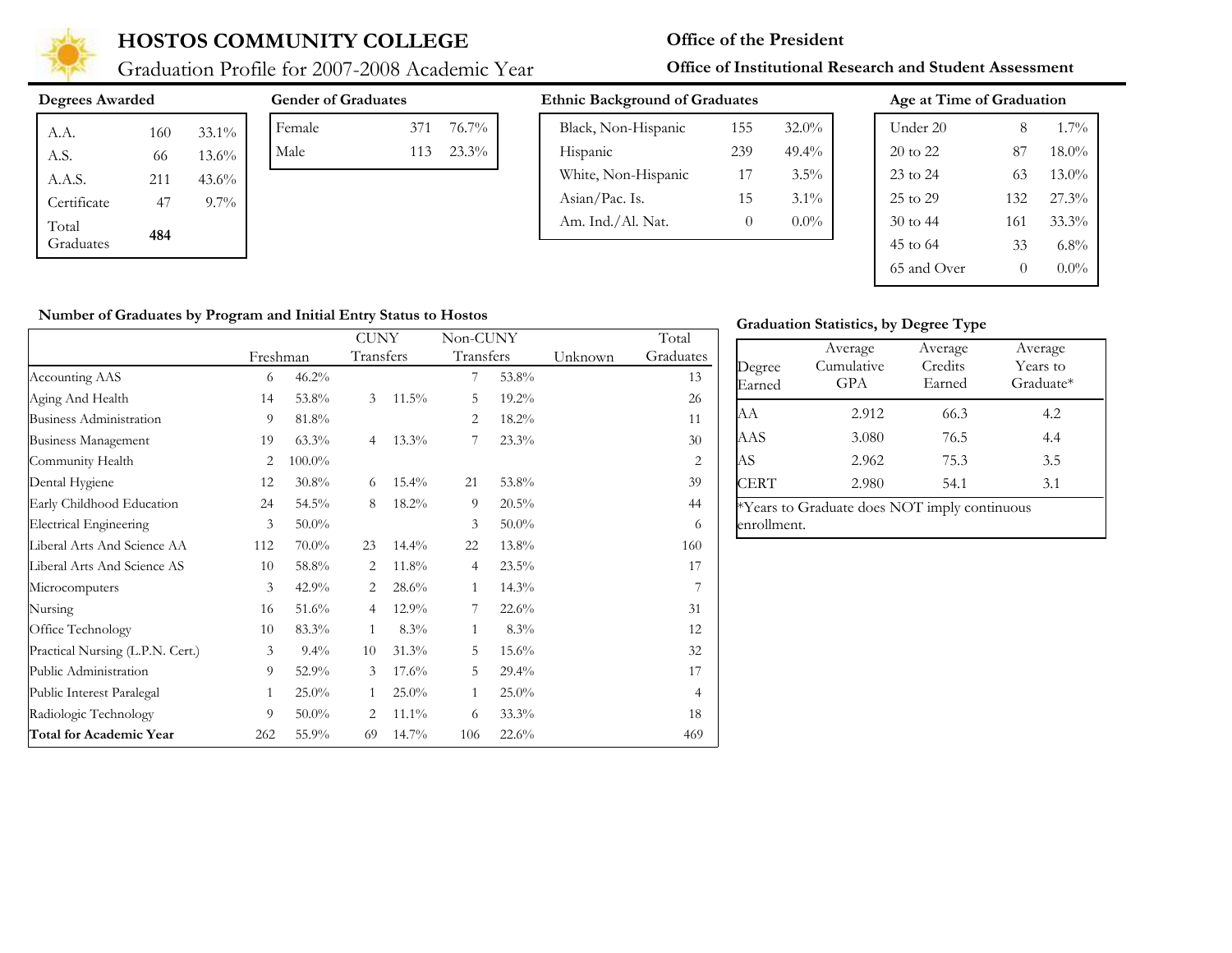

# **HOSTOS COMMUNITY COLLEGE Office of the President**

Graduation Profile for 2006-2007 Academic Year

**Office of Institutional Research and Student Assessment**

| <b>Degrees Awarded</b> |     |          | <b>Gender of Graduates</b> |     |          |
|------------------------|-----|----------|----------------------------|-----|----------|
| A.A.                   | 151 | $34.1\%$ | Female                     | 333 | $75.2\%$ |
| A.S.                   | 53  | 12.0%    | Male                       | 110 | $24.8\%$ |
| A.A.S.                 | 216 | 48.8%    |                            |     |          |
| Certificate            | 23  | $5.2\%$  |                            |     |          |
| Total<br>Graduates     | 443 |          |                            |     |          |

| <b>Ethnic Background of Graduates</b> |     |         |  |  |  |  |  |
|---------------------------------------|-----|---------|--|--|--|--|--|
| Black, Non-Hispanic                   | 131 | 29.6%   |  |  |  |  |  |
| Hispanic                              | 234 | 52.8%   |  |  |  |  |  |
| White, Non-Hispanic                   | 17  | $3.8\%$ |  |  |  |  |  |
| Asian/Pac. Is.                        | 8   | $1.8\%$ |  |  |  |  |  |
| Am. Ind./Al. Nat.                     |     | $0.0\%$ |  |  |  |  |  |

| Age at Time of Graduation |     |          |  |  |  |  |  |
|---------------------------|-----|----------|--|--|--|--|--|
| Under 20                  | 11  | $2.5\%$  |  |  |  |  |  |
| $20 \text{ to } 22$       | 88  | $19.9\%$ |  |  |  |  |  |
| $23$ to $24$              | 52  | $11.7\%$ |  |  |  |  |  |
| $25 \text{ to } 29$       | 119 | $26.9\%$ |  |  |  |  |  |
| $30 \text{ to } 44$       | 147 | 33.2%    |  |  |  |  |  |
| $45$ to $64$              | 25  | 5.6%     |  |  |  |  |  |
| 65 and Over               | 1   | $0.2\%$  |  |  |  |  |  |

### **Number of Graduates by Program and Initial Entry Status to Hostos**

|                                  |          |           | <b>CUNY</b>    |          | Non-CUNY  |           |              |         | Total        |
|----------------------------------|----------|-----------|----------------|----------|-----------|-----------|--------------|---------|--------------|
|                                  | Freshman |           | Transfers      |          | Transfers |           | Unknown      |         | Graduates    |
| Accounting AAS                   | 10       | 58.8%     | 2              | 11.8%    | 5         | 29.4%     |              |         | 17           |
| Aging And Health                 | 6        | 42.9%     | $\overline{c}$ | $14.3\%$ | 3         | 21.4%     |              |         | 14           |
| <b>Business Administration</b>   | 20       | 76.9%     | 3              | $11.5\%$ | 3         | $11.5\%$  |              |         | 26           |
| <b>Business Management</b>       | 6        | 54.5%     | 3              | $27.3\%$ | 2         | $18.2\%$  |              |         | 11           |
| Dental Hygiene                   | 10       | 27.8%     | 7              | $19.4\%$ | 19        | 52.8%     |              |         | 36           |
| Early Childhood Education        | 21       | 56.8%     | 5              | $13.5\%$ | 10        | $27.0\%$  |              |         | 37           |
| <b>Electrical Engineering</b>    | 1        | $100.0\%$ |                |          |           |           |              |         | $\mathbf{1}$ |
| Liberal Arts And Science AA      | 100      | $66.2\%$  | 21             | $13.9\%$ | 23        | $15.2\%$  | $\mathbf{1}$ | $0.7\%$ | 151          |
| Liberal Arts And Science AS      | 12       | $80.0\%$  |                |          | 3         | $20.0\%$  |              |         | 15           |
| Microcomputers                   | 11       | 73.3%     | 1              | $6.7\%$  | 3         | $20.0\%$  |              |         | 15           |
| Nursing                          | 9        | 34.6%     | 5              | $19.2\%$ | 10        | 38.5%     | 1            | $3.8\%$ | 26           |
| Office Assistant (Cert.)         |          |           |                |          | 1         | $100.0\%$ |              |         | 1            |
| Office Technology                | 5        | 83.3%     |                |          | 1         | 16.7%     |              |         | 6            |
| Practical Nursing (L.P.N. Cert.) | 2        | $12.5\%$  | 3              | 18.8%    | 6         | 37.5%     |              |         | 16           |
| Public Administration            | 20       | 55.6%     | 9              | $25.0\%$ | 7         | $19.4\%$  |              |         | 36           |
| Public Interest Paralegal        | 3        | $75.0\%$  |                |          | 1         | 25.0%     |              |         | 4            |
| Radiologic Technology            | 12       | $50.0\%$  | 8              | $33.3\%$ | 4         | $16.7\%$  |              |         | 24           |
| Total for Academic Year          | 248      | 56.9%     | 69             | 15.8%    | 101       | $23.2\%$  | 2            | 0.5%    | 436          |

| Degree<br>Earned | Average<br>Cumulative<br><b>GPA</b> | Average<br>Credits<br>Earned | Average<br>Years to<br>Graduate* |
|------------------|-------------------------------------|------------------------------|----------------------------------|
| AA               | 2.995                               | 67.0                         | 3.9                              |
| AAS              | 3.047                               | 78.2                         | 4.0                              |
| AS               | 3.058                               | 75.6                         | 3.6                              |
| CERT             | 2.806                               | 57.9                         | 3.0                              |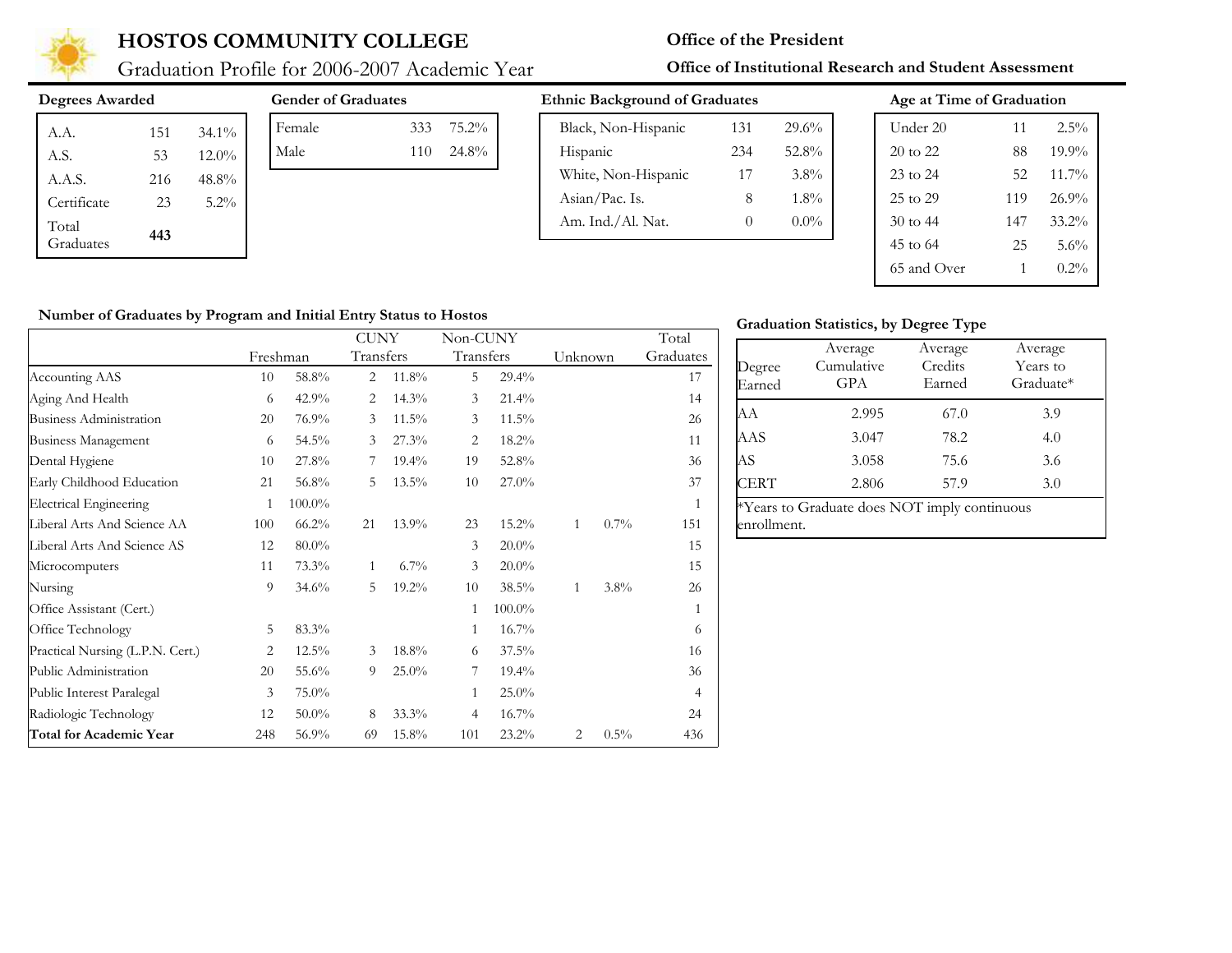

# **HOSTOS COMMUNITY COLLEGE Office of the President**

Graduation Profile for 2005-2006 Academic Year

**Office of Institutional Research and Student Assessment**

| <b>Degrees Awarded</b> |           |                | <b>Gender of Graduates</b> |                                    |
|------------------------|-----------|----------------|----------------------------|------------------------------------|
| A.A.<br>A.S.           | 166<br>49 | 39.9%<br>11.8% | Female<br>Male             | $76.0\%$<br>316<br>$24.0\%$<br>100 |
| A.A.S.                 | 180       | 43.3%          |                            |                                    |
| Certificate            | 21        | $5.0\%$        |                            |                                    |
| Total<br>Graduates     | 416       |                |                            |                                    |

| <b>Ethnic Background of Graduates</b> |     |          |  |  |
|---------------------------------------|-----|----------|--|--|
| Black, Non-Hispanic                   | 112 | $26.9\%$ |  |  |
| Hispanic                              | 237 | 57.0%    |  |  |
| White, Non-Hispanic                   | 11  | 2.6%     |  |  |
| Asian/Pac. Is.                        | O)  | $2.2\%$  |  |  |
| Am. Ind./Al. Nat.                     |     | $0.0\%$  |  |  |

| Age at Time of Graduation |                  |          |  |  |  |
|---------------------------|------------------|----------|--|--|--|
| Under 20                  | 8                | $1.9\%$  |  |  |  |
| $20 \text{ to } 22$       | 72               | $17.3\%$ |  |  |  |
| $23 \text{ to } 24$       | 47               | $11.3\%$ |  |  |  |
| $25 \text{ to } 29$       | 107              | $25.7\%$ |  |  |  |
| 30 to $44$                | 149              | 35.8%    |  |  |  |
| $45 \text{ to } 64$       | 33               | $7.9\%$  |  |  |  |
| 65 and Over               | $\left( \right)$ | $0.0\%$  |  |  |  |

### **Number of Graduates by Program and Initial Entry Status to Hostos**

|                                  |              |           | <b>CUNY</b>                   |          | Non-CUNY     |          |         |         | Total        |
|----------------------------------|--------------|-----------|-------------------------------|----------|--------------|----------|---------|---------|--------------|
|                                  | Freshman     |           | Transfers                     |          | Transfers    |          | Unknown |         | Graduates    |
| Accounting AAS                   | 11           | $73.3\%$  | $\mathbf{1}$                  | $6.7\%$  | 1            | $6.7\%$  |         |         | 15           |
| Aging And Health                 | 5            | 35.7%     | 1                             | $7.1\%$  | 2            | 14.3%    |         |         | 14           |
| Business Administration          | 18           | $62.1\%$  | 5                             | $17.2\%$ | 6            | 20.7%    |         |         | 29           |
| <b>Business Management</b>       |              |           |                               |          | $\mathbf{1}$ | 100.0%   |         |         | $\mathbf{1}$ |
| Dental Hygiene                   | 11           | 40.7%     | 4                             | 14.8%    | 11           | 40.7%    |         |         | 27           |
| Early Childhood Education        | 29           | $60.4\%$  | 8                             | $16.7\%$ | 6            | $12.5\%$ |         |         | 48           |
| <b>Electrical Engineering</b>    | $\mathbf{1}$ | $100.0\%$ |                               |          |              |          |         |         | 1            |
| Liberal Arts And Science AA      | 106          | $63.9\%$  | 15                            | $9.0\%$  | 35           | $21.1\%$ | 1       | $0.6\%$ | 166          |
| Liberal Arts And Science AS      | 12           | $66.7\%$  | $\mathbf{1}$                  | $5.6\%$  | 5            | 27.8%    |         |         | 18           |
| Microcomputers                   | 7            | $63.6\%$  |                               |          | 4            | 36.4%    |         |         | 11           |
| Nursing                          | 5            | 41.7%     | 3                             | $25.0\%$ | 3            | 25.0%    |         |         | 12           |
| Office Technology                | 4            | 66.7%     |                               |          | 2            | 33.3%    |         |         | 6            |
| Practical Nursing (L.P.N. Cert.) | 1            | $5.9\%$   | 5                             | $29.4\%$ | 3            | 17.6%    |         |         | 17           |
| Public Administration            | 14           | 73.7%     | $\mathfrak{D}_{\mathfrak{p}}$ | $10.5\%$ | 3            | 15.8%    |         |         | 19           |
| Public Interest Paralegal        | 2            | $66.7\%$  |                               |          | 1            | 33.3%    |         |         | 3            |
| Radiologic Technology            | 11           | 44.0%     | 5                             | $20.0\%$ | 8            | $32.0\%$ |         |         | 25           |
| Total for Academic Year          | 237          | 57.5%     | 50                            | $12.1\%$ | 91           | $22.1\%$ | 1       | $0.2\%$ | 412          |

| Degree<br>Earned | Average<br>Cumulative<br><b>GPA</b> | Average<br>Credits<br>Earned | Average<br>Years to<br>Graduate* |
|------------------|-------------------------------------|------------------------------|----------------------------------|
| AА               | 3.062                               | 69.0                         | 4.0                              |
| AAS              | 3.073                               | 78.1                         | 5.3                              |
| AS               | 3.044                               | 74.0                         | 3.9                              |
| CERT             | 2.973                               | 59.7                         | 2.1                              |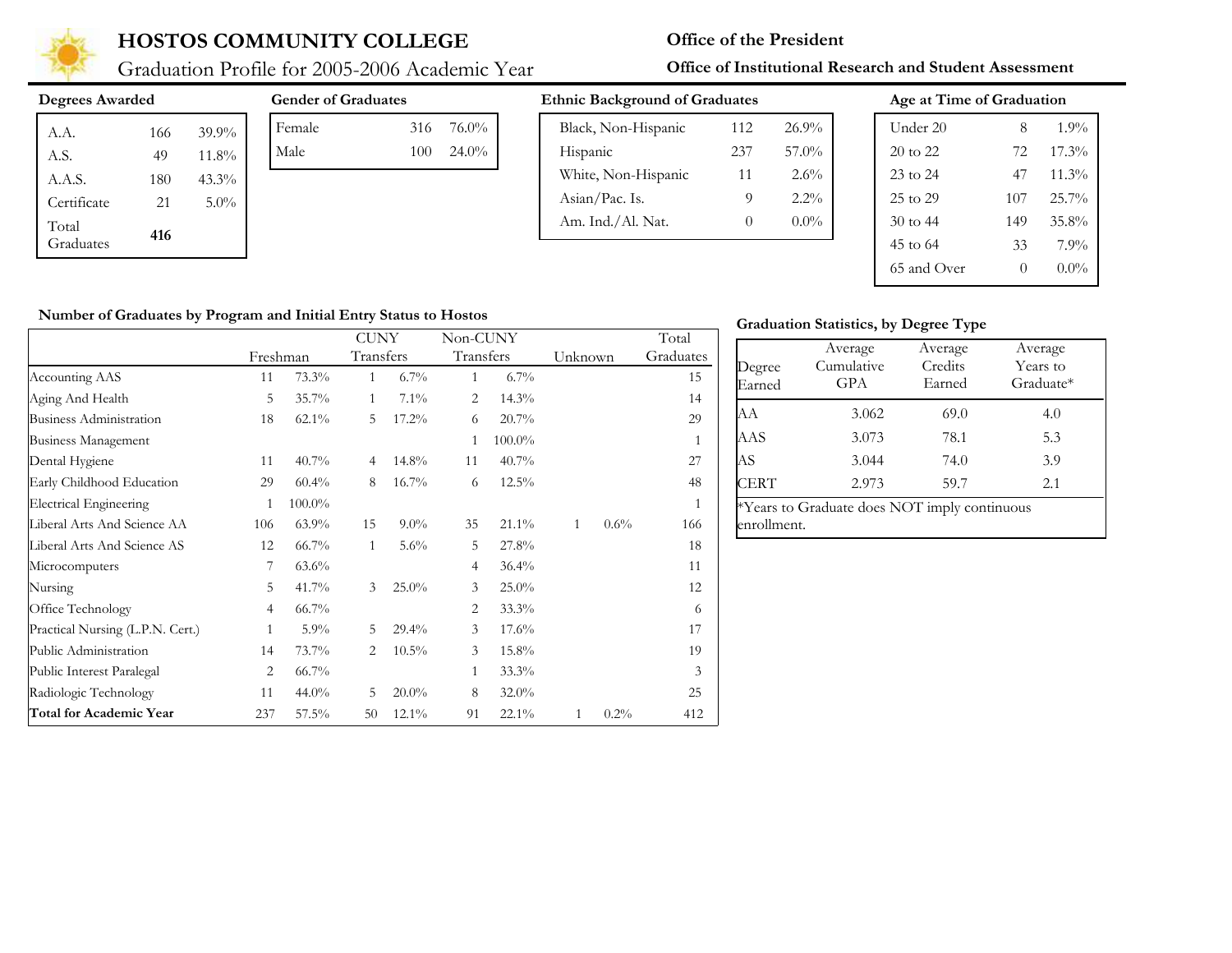

Total

Graduates **<sup>386</sup>**

# **HOSTOS COMMUNITY COLLEGE Office of the President**

Graduation Profile for 2004-2005 Academic Year

**Office of Institutional Research and Student Assessment**

| <b>Degrees Awarded</b> |     |          | <b>Gender of Graduates</b> |     |          |
|------------------------|-----|----------|----------------------------|-----|----------|
| A.A.                   | 135 | $35.0\%$ | Female                     | 304 | 78.8%    |
| A.S.                   | 35  | $9.1\%$  | Male                       | 82  | $21.2\%$ |
| A.A.S.                 | 199 | 51.6%    |                            |     |          |
| Certificate            |     | 4.4%     |                            |     |          |
| $TT \rightarrow 1$     |     |          |                            |     |          |

| <b>Ethnic Background of Graduates</b> |     |          |  |  |  |
|---------------------------------------|-----|----------|--|--|--|
| Black, Non-Hispanic                   | 73  | $18.9\%$ |  |  |  |
| Hispanic                              | 247 | $64.0\%$ |  |  |  |
| White, Non-Hispanic                   | 11  | $2.8\%$  |  |  |  |
| Asian/Pac. Is.                        | 18  | $4.7\%$  |  |  |  |
| Am. Ind./Al. Nat.                     |     | $0.0\%$  |  |  |  |

| Age at Time of Graduation |        |          |  |  |  |
|---------------------------|--------|----------|--|--|--|
| Under 20                  | 6      | $1.6\%$  |  |  |  |
| $20 \text{ to } 22$       | 61     | $15.8\%$ |  |  |  |
| $23 \text{ to } 24$       | 47     | $12.2\%$ |  |  |  |
| $25 \text{ to } 29$       | 106    | $27.5\%$ |  |  |  |
| $30 \text{ to } 44$       | 139    | $36.0\%$ |  |  |  |
| $45 \text{ to } 64$       | 27     | $7.0\%$  |  |  |  |
| 65 and Over               | $\cup$ | $0.0\%$  |  |  |  |

### **Number of Graduates by Program and Initial Entry Status to Hostos**

|                                  |              |           | <b>CUNY</b>    |          | Non-CUNY       |          |                |         | Total        |
|----------------------------------|--------------|-----------|----------------|----------|----------------|----------|----------------|---------|--------------|
|                                  | Freshman     |           | Transfers      |          | Transfers      |          | Unknown        |         | Graduates    |
| Accounting AAS                   | 16           | $69.6\%$  | $\mathbf{1}$   | $4.3\%$  | 5              | 21.7%    |                |         | 23           |
| Aging And Health                 | 14           | 73.7%     |                |          | $\overline{2}$ | $10.5\%$ |                |         | 19           |
| <b>Business Administration</b>   | 15           | $60.0\%$  | $\mathbf{1}$   | $4.0\%$  | 9              | $36.0\%$ |                |         | 25           |
| Dental Hygiene                   | 11           | $42.3\%$  | 6              | $23.1\%$ | 9              | 34.6%    |                |         | 26           |
| Early Childhood Education        | 31           | $75.6\%$  | $\overline{4}$ | 9.8%     | $\overline{4}$ | 9.8%     |                |         | 41           |
| Electrical Engineering           | $\mathbf{1}$ | $100.0\%$ |                |          |                |          |                |         | $\mathbf{1}$ |
| Liberal Arts And Science AA      | 90           | $66.7\%$  | 16             | $11.9\%$ | 24             | 17.8%    | $\mathbf{1}$   | $0.7\%$ | 135          |
| Liberal Arts And Science AS      | 6            | $66.7\%$  | 1              | $11.1\%$ | 2              | $22.2\%$ |                |         | 9            |
| Microcomputers                   | 17           | 77.3%     |                |          | 5              | 22.7%    |                |         | 22           |
| Nursing                          | 6            | $46.2\%$  | 4              | $30.8\%$ | 2              | 15.4%    |                |         | 13           |
| Office Assistant (Cert.)         | 1            | $100.0\%$ |                |          |                |          |                |         | $\mathbf{1}$ |
| Office Technology                | 1            | $100.0\%$ |                |          |                |          |                |         | $\mathbf{1}$ |
| Practical Nursing (L.P.N. Cert.) | $\mathbf{1}$ | $11.1\%$  | 3              | $33.3\%$ | 3              | 33.3%    |                |         | 9            |
| Public Administration            | 19           | $76.0\%$  | 3              | $12.0\%$ | 3              | $12.0\%$ |                |         | 25           |
| Public Interest Paralegal        | 3            | $50.0\%$  | 1              | $16.7\%$ | 1              | $16.7\%$ |                |         | 6            |
| Radiologic Technology            | 7            | 31.8%     | 4              | $18.2\%$ | 10             | 45.5%    | 1              | $4.5\%$ | 22           |
| Total for Academic Year          | 239          | $63.2\%$  | 44             | $11.6\%$ | 79             | 20.9%    | $\overline{2}$ | $0.5\%$ | 378          |

## **Graduation Statistics, by Degree Type**

| Degree<br>Earned | Average<br>Cumulative<br>GPA | Average<br>Credits<br>Earned | Average<br>Years to<br>Graduate* |
|------------------|------------------------------|------------------------------|----------------------------------|
| AA               | 3.059                        | 70.9                         | 4.4                              |
| AAS              | 3.090                        | 78.4                         | 4.8                              |
| AS               | 3.170                        | 74.3                         | 3.6                              |
| CERT             | 3.053                        | 55.9                         | 2.8                              |

enrollment.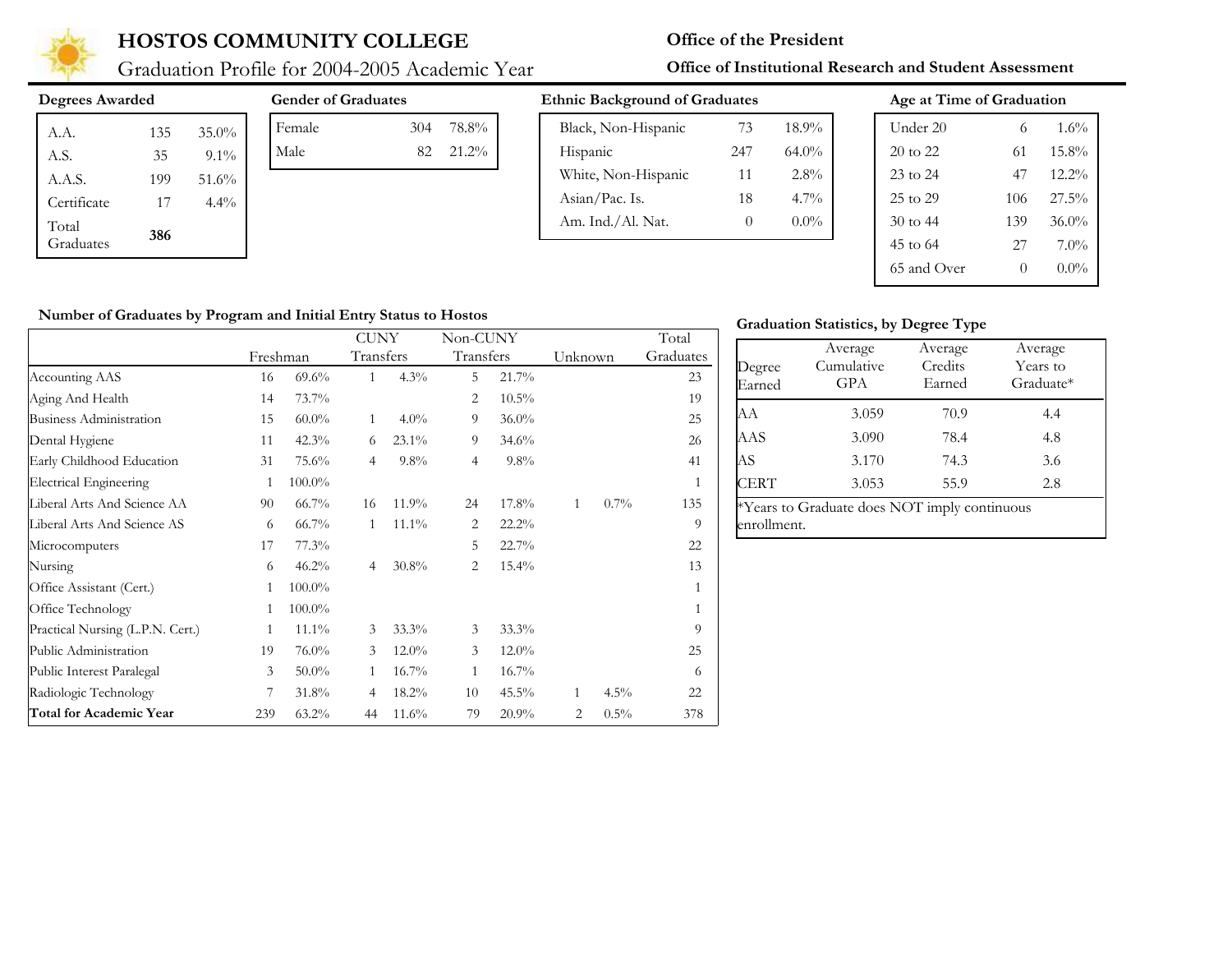

# **HOSTOS COMMUNITY COLLEGE Office of the President**

Graduation Profile for 2003-2004 Academic Year

**Office of Institutional Research and Student Assessment**

| <b>Degrees Awarded</b> |     |          | <b>Gender of Graduates</b> |     |          |
|------------------------|-----|----------|----------------------------|-----|----------|
| A.A.                   | 124 | $35.6\%$ | Female                     | 270 | 77.6%    |
| A.S.                   | 40  | 11.5%    | Male                       | 78  | $22.4\%$ |
| A.A.S.                 | 167 | $48.0\%$ |                            |     |          |
| Certificate            | 17  | $4.9\%$  |                            |     |          |
| Total<br>Graduates     | 348 |          |                            |     |          |

| <b>Ethnic Background of Graduates</b> |        |         |  |  |  |  |
|---------------------------------------|--------|---------|--|--|--|--|
| Black, Non-Hispanic                   | 95     | 27.3%   |  |  |  |  |
| Hispanic                              | 202    | 58.0%   |  |  |  |  |
| White, Non-Hispanic                   | 7      | 2.0%    |  |  |  |  |
| Asian/Pac. Is.                        | 20     | $5.7\%$ |  |  |  |  |
| Am. Ind./Al. Nat.                     | $\Box$ | $0.0\%$ |  |  |  |  |

| Age at Time of Graduation |          |          |  |  |  |  |
|---------------------------|----------|----------|--|--|--|--|
| Under 20                  | 6        | $1.7\%$  |  |  |  |  |
| $20 \text{ to } 22$       | 66       | $19.0\%$ |  |  |  |  |
| $23$ to $24$              | 55       | $15.8\%$ |  |  |  |  |
| $25 \text{ to } 29$       | 88       | $25.3\%$ |  |  |  |  |
| $30 \text{ to } 44$       | 106      | $30.5\%$ |  |  |  |  |
| $45 \text{ to } 64$       | 27       | 7.8%     |  |  |  |  |
| 65 and Over               | $\Omega$ | $0.0\%$  |  |  |  |  |

### **Number of Graduates by Program and Initial Entry Status to Hostos**

|                                  |          |          | <b>CUNY</b>  |           | Non-CUNY       |          |              |         | Total     |
|----------------------------------|----------|----------|--------------|-----------|----------------|----------|--------------|---------|-----------|
|                                  | Freshman |          | Transfers    |           | Transfers      |          | Unknown      |         | Graduates |
| Accounting AAS                   | 13       | $76.5\%$ | $\mathbf{1}$ | 5.9%      | 3              | 17.6%    |              |         | 17        |
| Aging And Health                 | 12       | $50.0\%$ |              | $29.2\%$  | 1              | $4.2\%$  |              |         | 24        |
| Business Administration          | 21       | $72.4\%$ | 2            | $6.9\%$   | $\overline{4}$ | 13.8%    |              |         | 29        |
| Dental Hygiene                   | 8        | 33.3%    |              | $29.2\%$  | 9              | $37.5\%$ |              |         | 24        |
| Early Childhood Education        | 13       | $56.5\%$ | 3            | $13.0\%$  | 5              | 21.7%    |              |         | 23        |
| Liberal Arts And Science AA      | 85       | $68.5\%$ | 11           | $8.9\%$   | 19             | $15.3\%$ |              |         | 124       |
| Liberal Arts And Science AS      | 9        | 81.8%    |              |           | 2              | $18.2\%$ |              |         | 11        |
| Medical Lab Technician           |          |          | 1            | $100.0\%$ |                |          |              |         | 1         |
| Microcomputers                   | 12       | $80.0\%$ | 1            | $6.7\%$   | $\mathbf{1}$   | $6.7\%$  |              |         | 15        |
| Nursing                          | 4        | $33.3\%$ | 2            | $16.7\%$  | 4              | 33.3%    |              |         | 12        |
| Office Technology                | 2        | $66.7\%$ | 1            | $33.3\%$  |                |          |              |         | 3         |
| Practical Nursing (L.P.N. Cert.) | 6        | $46.2\%$ | 2            | $15.4\%$  | 2              | $15.4\%$ |              |         | 13        |
| Public Administration            | 15       | $60.0\%$ |              | $28.0\%$  | 3              | $12.0\%$ |              |         | 25        |
| Public Interest Paralegal        | 3        | $75.0\%$ | 1            | $25.0\%$  |                |          |              |         | 4         |
| Radiologic Technology            | 10       | $52.6\%$ | 6            | 31.6%     | 2              | $10.5\%$ | $\mathbf{1}$ | $5.3\%$ | 19        |
| Total for Academic Year          | 213      | 61.9%    | 52           | $15.1\%$  | 55             | $16.0\%$ | 1            | $0.3\%$ | 344       |

| Degree<br>Earned | Average<br>Cumulative<br><b>GPA</b> | Average<br>Credits<br>Earned | Average<br>Years to<br>Graduate* |
|------------------|-------------------------------------|------------------------------|----------------------------------|
| АA               | 3.058                               | 71.4                         | 4.6                              |
| AAS              | 3.089                               | 78.2                         | 4.2                              |
| AS               | 3.173                               | 75.0                         | 4.1                              |
| CERT             | 2.811                               | 58.5                         | 2.3                              |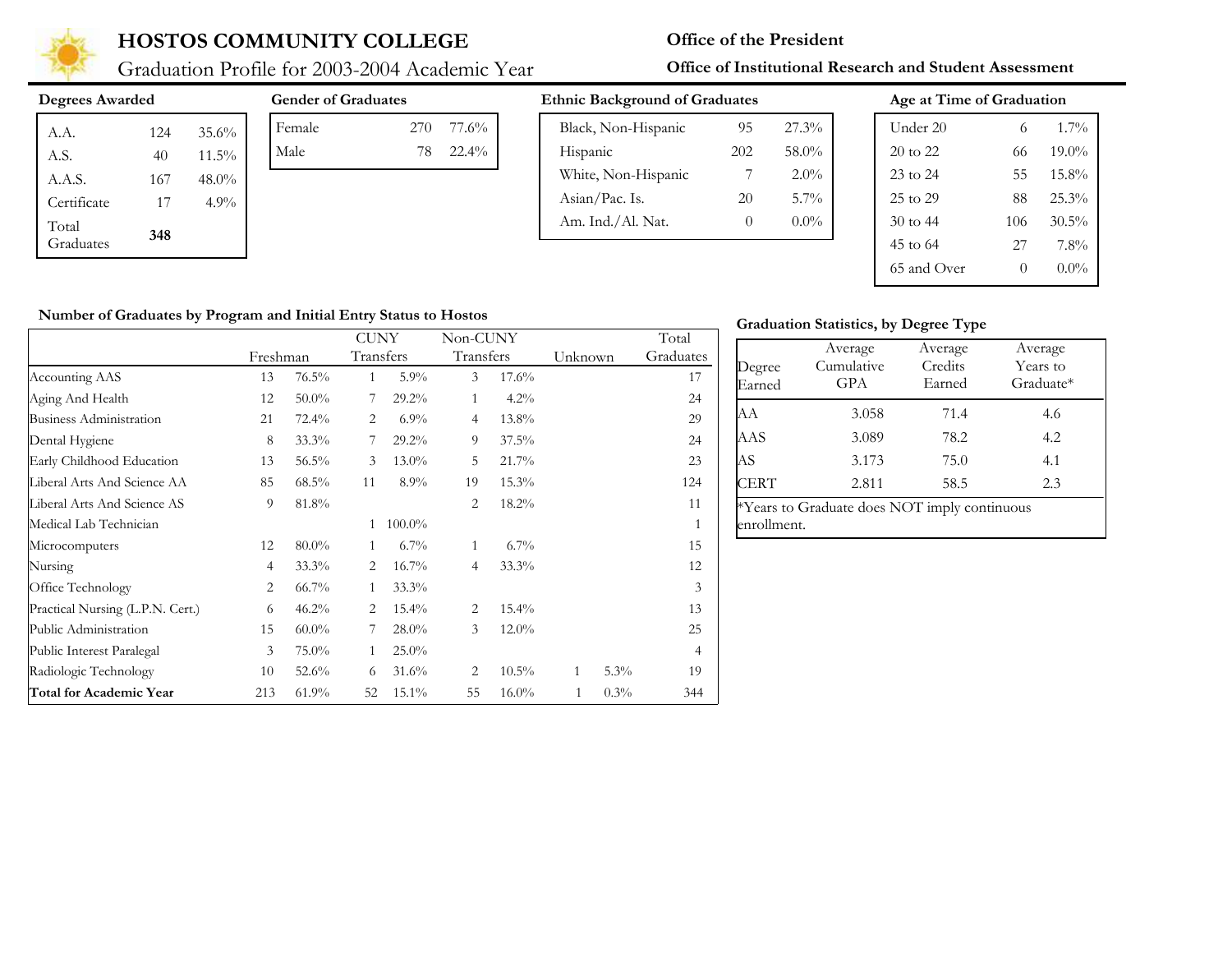

**Degrees** 

# **HOSTOS COMMUNITY COLLEGE Office of the President**

Graduation Profile for 2002-2003 Academic Year

**Office of Institutional Research and Student Assessment**

| Degrees Awarded    |     |          | <b>Gender of Graduates</b> |     |       |
|--------------------|-----|----------|----------------------------|-----|-------|
| A.A.               | 117 | $32.1\%$ | Female                     | 284 | 77.8% |
| A.S.               | 18  | $4.9\%$  | Male                       | 81  | 22.2% |
| A.A.S.             | 204 | 55.9%    |                            |     |       |
| Certificate        | 26  | $7.1\%$  |                            |     |       |
| Total<br>Graduates | 365 |          |                            |     |       |

| <b>Ethnic Background of Graduates</b> |                  |          |  |  |  |  |
|---------------------------------------|------------------|----------|--|--|--|--|
| Black, Non-Hispanic                   | 103              | $28.2\%$ |  |  |  |  |
| Hispanic                              | 220              | $60.3\%$ |  |  |  |  |
| White, Non-Hispanic                   | 6                | $1.6\%$  |  |  |  |  |
| Asian/Pac. Is.                        | 12               | $3.3\%$  |  |  |  |  |
| Am. Ind./Al. Nat.                     | $\left( \right)$ | $0.0\%$  |  |  |  |  |

| Age at Time of Graduation |        |          |  |  |  |  |
|---------------------------|--------|----------|--|--|--|--|
| Under 20                  | 4      | $1.1\%$  |  |  |  |  |
| $20 \text{ to } 22$       | 64     | $17.5\%$ |  |  |  |  |
| $23 \text{ to } 24$       | 51     | $14.0\%$ |  |  |  |  |
| $25 \text{ to } 29$       | 74     | 20.3%    |  |  |  |  |
| $30 \text{ to } 44$       | 144    | $39.5\%$ |  |  |  |  |
| $45 \text{ to } 64$       | 27     | $7.4\%$  |  |  |  |  |
| 65 and Over               | $\cup$ | $0.0\%$  |  |  |  |  |

### **Number of Graduates by Program and Initial Entry Status to Hostos**

|                                  |                |          | <b>CUNY</b>    |          | Non-CUNY       |          |         |          | Total     |
|----------------------------------|----------------|----------|----------------|----------|----------------|----------|---------|----------|-----------|
|                                  | Freshman       |          | Transfers      |          | Transfers      |          | Unknown |          | Graduates |
| Accounting AAS                   | 9              | $50.0\%$ | $\mathbf{1}$   | 5.6%     | $\overline{4}$ | $22.2\%$ | 2       | $11.1\%$ | 18        |
| Aging And Health                 | 18             | 78.3%    | 2              | $8.7\%$  | 3              | $13.0\%$ |         |          | 23        |
| <b>Business Administration</b>   | 5              | $50.0\%$ | 2              | $20.0\%$ | 1              | $10.0\%$ | 1       | $10.0\%$ | 10        |
| Dental Hygiene                   | 9              | 42.9%    | 5              | $23.8\%$ | 7              | $33.3\%$ |         |          | 21        |
| Early Childhood Education        | 36             | 85.7%    | $\overline{c}$ | $4.8\%$  | 3              | $7.1\%$  |         |          | 42        |
| Liberal Arts And Science AA      | 78             | $66.7\%$ | 12             | $10.3\%$ | 14             | $12.0\%$ |         |          | 117       |
| Liberal Arts And Science AS      | 5              | $62.5\%$ | 1              | $12.5\%$ |                |          |         |          | 8         |
| Medical Lab Technician           | $\mathbf{1}$   | $20.0\%$ | 4              | $80.0\%$ |                |          |         |          | 5         |
| Microcomputers                   | 16             | $80.0\%$ |                |          | 3              | $15.0\%$ |         |          | 20        |
| Nursing                          | $\overline{4}$ | 57.1%    | 3              | $42.9\%$ |                |          |         |          |           |
| Office Technology                | 8              | $80.0\%$ |                |          | $\mathbf{1}$   | $10.0\%$ |         |          | 10        |
| Practical Nursing (L.P.N. Cert.) | 8              | $47.1\%$ | 7              | $41.2\%$ | 1              | $5.9\%$  |         |          | 17        |
| Public Administration            | 19             | $59.4\%$ | 9              | $28.1\%$ | 3              | $9.4\%$  |         |          | 32        |
| Public Interest Paralegal        | 4              | $80.0\%$ |                |          | 1              | $20.0\%$ |         |          | 5         |
| Radiologic Technology            | 9              | 42.9%    | 3              | $14.3\%$ | 7              | $33.3\%$ |         |          | 21        |
| Total for Academic Year          | 229            | $64.3\%$ | 51             | 14.3%    | 48             | $13.5\%$ | 3       | $0.8\%$  | 356       |

| Degree<br>Earned | Average<br>Cumulative<br>GPA | Average<br>Credits<br>Earned | Average<br>Years to<br>Graduate* |
|------------------|------------------------------|------------------------------|----------------------------------|
| AА               | 2.993                        | 72.6                         | 5.3                              |
| <b>AAS</b>       | 3.005                        | 77.4                         | 4.6                              |
| AS               | 3.065                        | 74.6                         | 5.8                              |
| CERT             | 2.868                        | 52.3                         | 1.7                              |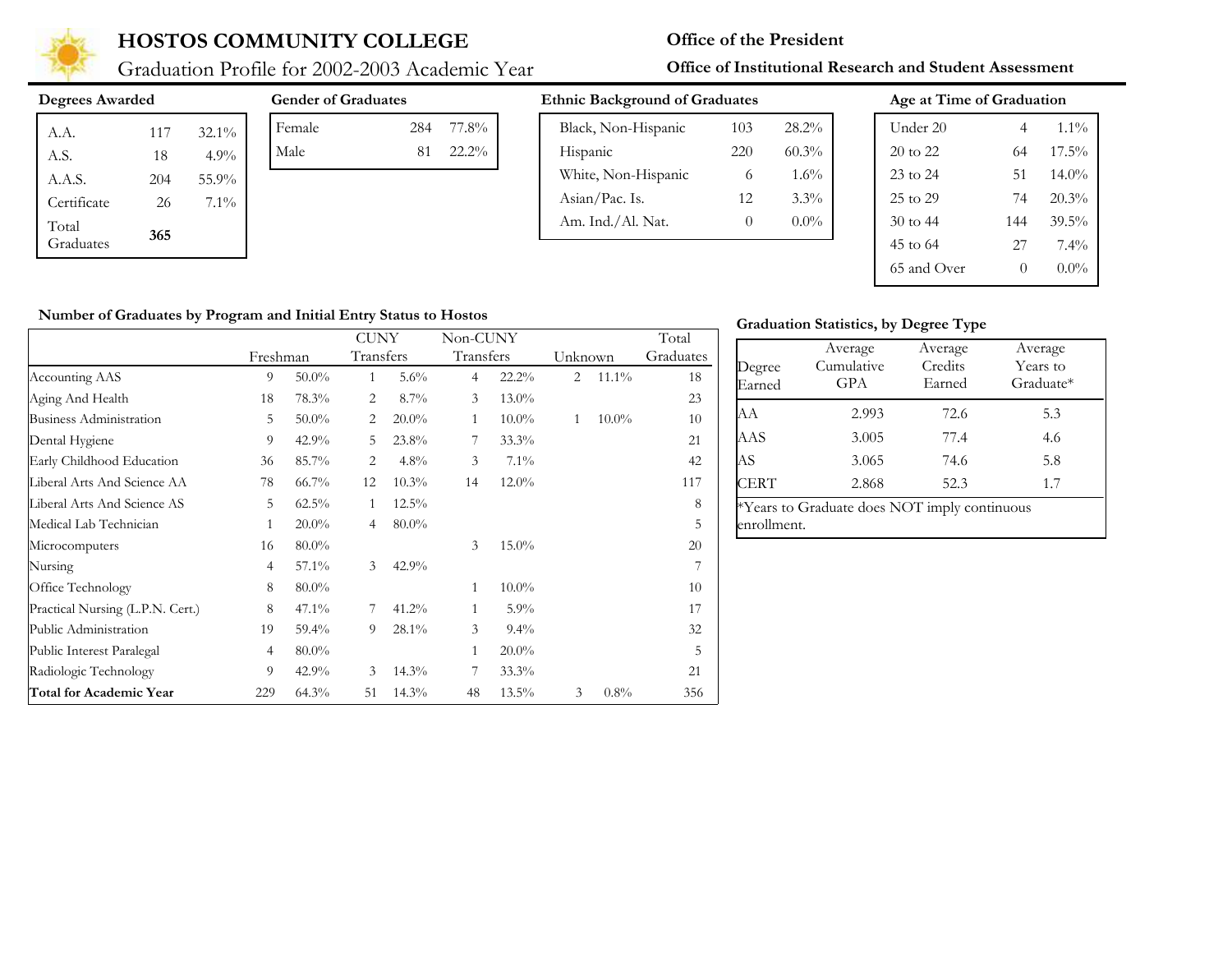

# **HOSTOS COMMUNITY COLLEGE Office of the President**

Graduation Profile for 2001-2002 Academic Year

**Office of Institutional Research and Student Assessment**

| <b>Degrees Awarded</b> |     |          | <b>Gender of Graduates</b> |     |          |
|------------------------|-----|----------|----------------------------|-----|----------|
| A.A.                   | 96  | $28.0\%$ | Female                     | 264 | $77.0\%$ |
| A.S.                   | 25  | $7.3\%$  | Male                       | 79  | $23.0\%$ |
| A.A.S.                 | 205 | 59.8%    |                            |     |          |
| Certificate            | 17  | $5.0\%$  |                            |     |          |
| Total<br>Graduates     | 343 |          |                            |     |          |

| <b>Ethnic Background of Graduates</b> |     |         |  |  |  |  |
|---------------------------------------|-----|---------|--|--|--|--|
| Black, Non-Hispanic                   | 75  | 21.9%   |  |  |  |  |
| Hispanic                              | 231 | 67.3%   |  |  |  |  |
| White, Non-Hispanic                   | 10  | $2.9\%$ |  |  |  |  |
| Asian/Pac. Is.                        |     | $2.0\%$ |  |  |  |  |
| Am. Ind./Al. Nat.                     |     | $0.0\%$ |  |  |  |  |

| Age at Time of Graduation |        |          |  |  |  |  |
|---------------------------|--------|----------|--|--|--|--|
| Under 20                  | 4      | $1.2\%$  |  |  |  |  |
| $20 \text{ to } 22$       | 63     | $18.4\%$ |  |  |  |  |
| $23 \text{ to } 24$       | 54     | $15.7\%$ |  |  |  |  |
| $25 \text{ to } 29$       | 69     | $20.1\%$ |  |  |  |  |
| $30 \text{ to } 44$       | 135    | 39.4%    |  |  |  |  |
| $45 \text{ to } 64$       | 18     | $5.2\%$  |  |  |  |  |
| 65 and Over               | $\cup$ | $0.0\%$  |  |  |  |  |

### **Number of Graduates by Program and Initial Entry Status to Hostos**

|                                  |                |          | <b>CUNY</b>    |          | Non-CUNY       |          |         | Total     |
|----------------------------------|----------------|----------|----------------|----------|----------------|----------|---------|-----------|
|                                  | Freshman       |          | Transfers      |          | Transfers      |          | Unknown | Graduates |
| Accounting AAS                   | 12             | $80.0\%$ |                |          | 1              | $6.7\%$  |         | 15        |
| Aging And Health                 | 12             | 85.7%    | 2              | $14.3\%$ |                |          |         | 14        |
| <b>Business Administration</b>   | 16             | $80.0\%$ |                |          | 2              | $10.0\%$ |         | 20        |
| Dental Hygiene                   | 11             | 36.7%    | 8              | 26.7%    | 10             | $33.3\%$ |         | 30        |
| Early Childhood Education        | 31             | 73.8%    | 1              | $2.4\%$  | 5              | $11.9\%$ |         | 42        |
| Liberal Arts And Science AA      | 69             | 71.9%    | 8              | $8.3\%$  | 15             | $15.6\%$ |         | 96        |
| Liberal Arts And Science AS      | 3              | $60.0\%$ |                |          | 2              | $40.0\%$ |         | 5         |
| Medical Lab Technician           | $\overline{4}$ | 57.1%    | $\mathbf{1}$   | $14.3\%$ | 2              | 28.6%    |         |           |
| Microcomputers                   | 18             | 72.0%    | 1              | $4.0\%$  | $\overline{4}$ | $16.0\%$ |         | 25        |
| Nursing                          | 6              | 35.3%    | $\mathbf{1}$   | $5.9\%$  | 6              | 35.3%    |         | 17        |
| Office Technology                | 8              | $80.0\%$ |                |          | 2              | $20.0\%$ |         | 10        |
| Practical Nursing (L.P.N. Cert.) | 4              | $30.8\%$ | $\overline{4}$ | 30.8%    | 2              | $15.4\%$ |         | 13        |
| Public Administration            | 19             | 70.4%    | $\overline{c}$ | $7.4\%$  | 3              | $11.1\%$ |         | 27        |
| Public Interest Paralegal        | 2              | 100.0%   |                |          |                |          |         | 2         |
| Radiologic Technology            | 8              | $50.0\%$ | 3              | 18.8%    | 4              | $25.0\%$ |         | 16        |
| Total for Academic Year          | 223            | 65.8%    | 31             | $9.1\%$  | 58             | $17.1\%$ |         | 339       |

| Degree<br>Earned | Average<br>Cumulative<br>GPA | Average<br>Credits<br>Earned | Average<br>Years to<br>Graduate* |
|------------------|------------------------------|------------------------------|----------------------------------|
| AА               | 3.139                        | 70.1                         | 4.2                              |
| AAS              | 2.971                        | 77.9                         | 5.1                              |
| AS               | 2.917                        | 74.8                         | 5.7                              |
| CERT             | 2.682                        | 61.7                         | 3.2                              |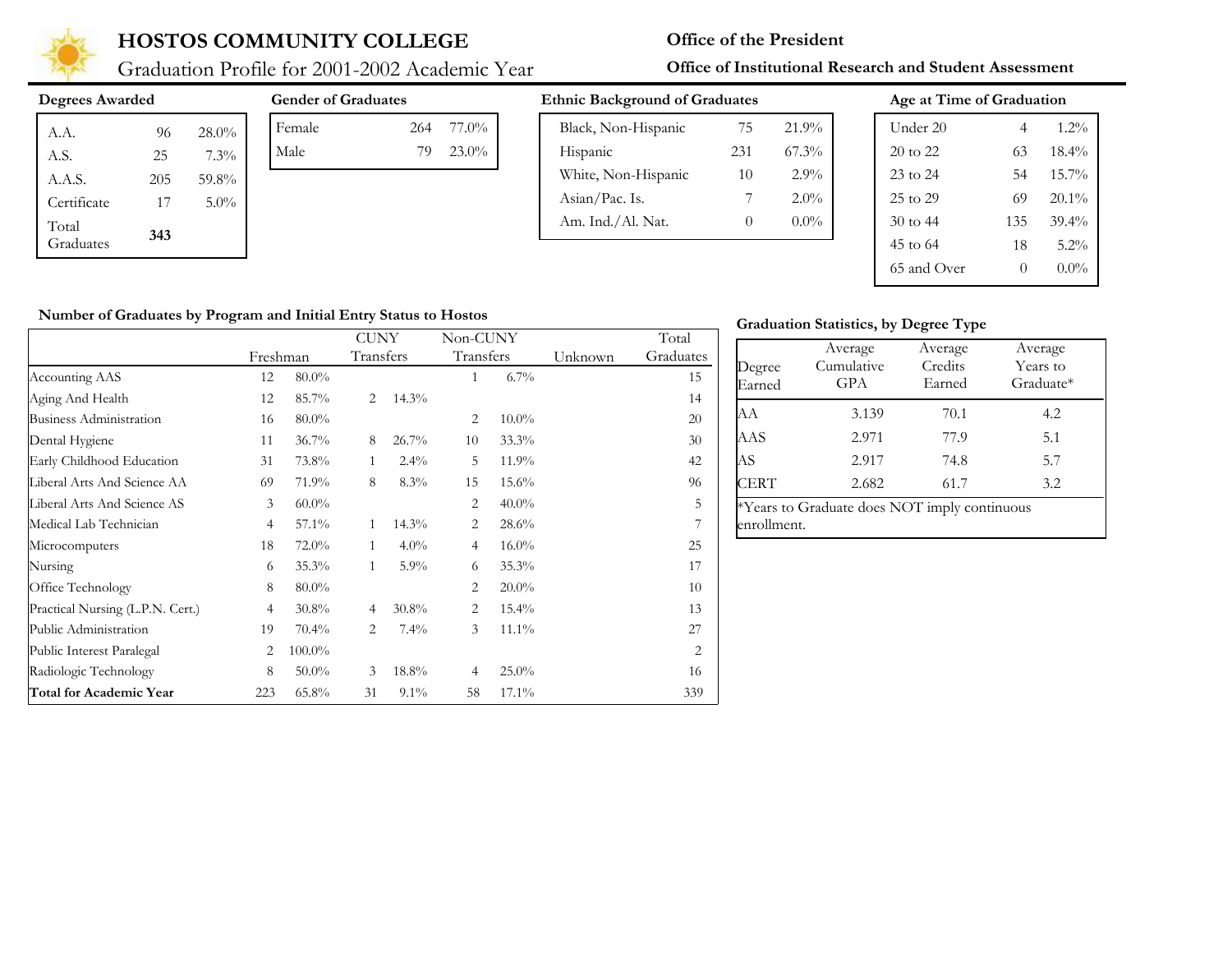

# **HOSTOS COMMUNITY COLLEGE Office of the President**

Graduation Profile for 2000-2001 Academic Year

**Office of Institutional Research and Student Assessment**

| <b>Degrees Awarded</b> |           |               | <b>Gender of Graduates</b> |                             |
|------------------------|-----------|---------------|----------------------------|-----------------------------|
| A.A.<br>A.S.           | 114<br>17 | 31.9%<br>4.8% | Female<br>Male             | 81.8%<br>292<br>18.2%<br>65 |
| A.A.S.                 | 212       | 59.4%         |                            |                             |
| Certificate            | 14        | $3.9\%$       |                            |                             |
| Total<br>Graduates     | 357       |               |                            |                             |

| <b>Ethnic Background of Graduates</b> |     |         |  |  |  |
|---------------------------------------|-----|---------|--|--|--|
| Black, Non-Hispanic                   | 97  | 27.2%   |  |  |  |
| Hispanic                              | 229 | 64.1%   |  |  |  |
| White, Non-Hispanic                   | 17  | 4.8%    |  |  |  |
| Asian/Pac. Is.                        |     | 2.0%    |  |  |  |
| Am. Ind./Al. Nat.                     |     | $0.0\%$ |  |  |  |

| Age at Time of Graduation |     |          |  |  |  |
|---------------------------|-----|----------|--|--|--|
| Under 20                  | 3   | $0.8\%$  |  |  |  |
| $20 \text{ to } 22$       | 62  | $17.4\%$ |  |  |  |
| $23 \text{ to } 24$       | 53  | $14.8\%$ |  |  |  |
| $25 \text{ to } 29$       | 83  | $23.2\%$ |  |  |  |
| $30 \text{ to } 44$       | 129 | $36.1\%$ |  |  |  |
| $45 \text{ to } 64$       | 26  | $7.3\%$  |  |  |  |
| 65 and Over               | 1   | $0.3\%$  |  |  |  |

### **Number of Graduates by Program and Initial Entry Status to Hostos**

|                                  |                |          | <b>CUNY</b>    |          | Non-CUNY     |          |                |          | Total     |
|----------------------------------|----------------|----------|----------------|----------|--------------|----------|----------------|----------|-----------|
|                                  | Freshman       |          | Transfers      |          | Transfers    |          | Unknown        |          | Graduates |
| Accounting AAS                   | 12             | 54.5%    |                |          | 5            | 22.7%    |                |          | 22        |
| Aging And Health                 | 10             | 58.8%    | 2              | 11.8%    | 1            | $5.9\%$  |                |          | 17        |
| Business Administration          | 6              | $66.7\%$ |                |          | 1            | $11.1\%$ |                |          | 9         |
| Dental Hygiene                   | 20             | 55.6%    | 10             | 27.8%    | 4            | $11.1\%$ | $\mathbf{1}$   | $2.8\%$  | 36        |
| Early Childhood Education        | 23             | $62.2\%$ | 4              | $10.8\%$ | 5            | 13.5%    |                |          | 37        |
| Liberal Arts And Science AA      | 79             | $69.9\%$ | 10             | 8.8%     | 13           | $11.5\%$ | $\overline{c}$ | $1.8\%$  | 113       |
| Liberal Arts And Science AS      | 3              | $37.5\%$ | 3              | $37.5\%$ |              |          | 1              | $12.5\%$ | 8         |
| Medical Lab Technician           | $\overline{2}$ | 66.7%    | 1              | $33.3\%$ |              |          |                |          | 3         |
| Microcomputers                   | 19             | 82.6%    | 1              | $4.3\%$  | $\mathbf{1}$ | $4.3\%$  | $\mathbf{1}$   | $4.3\%$  | 23        |
| Nursing                          | 10             | 83.3%    | 1              | $8.3\%$  |              |          |                |          | 12        |
| Office Technology                | 6              | 85.7%    |                |          |              |          |                |          | 7         |
| Practical Nursing (L.P.N. Cert.) | 9              | $64.3\%$ | $\overline{c}$ | $14.3\%$ | 1            | $7.1\%$  |                |          | 14        |
| Public Administration            | 15             | $50.0\%$ | 2              | $6.7\%$  | 7            | $23.3\%$ |                |          | 30        |
| Public Interest Paralegal        | 1              | $20.0\%$ | 3              | $60.0\%$ | 1            | $20.0\%$ |                |          | 5         |
| Radiologic Technology            | 9              | 47.4%    | 5              | 26.3%    | 4            | $21.1\%$ |                |          | 19        |
| Total for Academic Year          | 224            | $63.1\%$ | 44             | $12.4\%$ | 43           | $12.1\%$ | 5              | $1.4\%$  | 355       |

## **Graduation Statistics, by Degree Type**

| Degree<br>Earned | Average<br>Cumulative<br>GPA | Average<br>Credits<br>Earned | Average<br>Years to<br>Graduate* |
|------------------|------------------------------|------------------------------|----------------------------------|
| AA               | 3.075                        | 69.1                         | 4.5                              |
| AAS              | 3.053                        | 76.0                         | 4.5                              |
| <b>AS</b>        | 2.937                        | 75.0                         | 5.0                              |
| CERT             | 2.650                        | 79.9                         | 3.9                              |

enrollment.